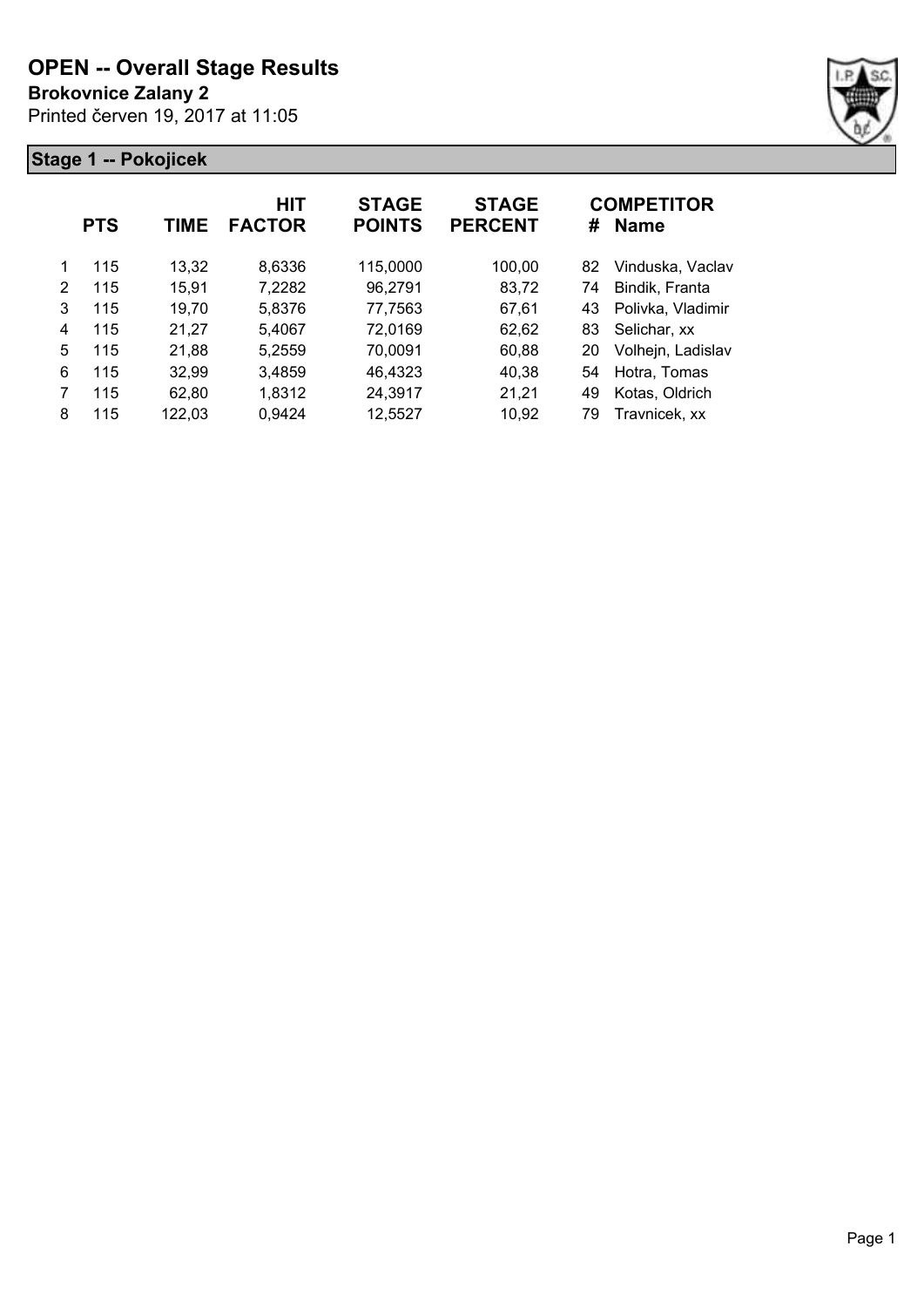**Brokovnice Zalany 2**

Printed červen 19, 2017 at 11:05



|    | <b>PTS</b> | TIME   | <b>HIT</b><br><b>FACTOR</b> | <b>STAGE</b><br><b>POINTS</b> | <b>STAGE</b><br><b>PERCENT</b> | #  | <b>COMPETITOR</b><br><b>Name</b> |
|----|------------|--------|-----------------------------|-------------------------------|--------------------------------|----|----------------------------------|
| 1  | 115        | 26,27  | 4,3776                      | 115,0000                      | 100,00                         | 24 | Bures, Vitezsalav                |
| 2  | 115        | 27,50  | 4,1818                      | 109,8564                      | 95,53                          | 48 | Glos, Stanislav                  |
| 3  | 115        | 29,09  | 3,9532                      | 103,8518                      | 90,31                          | 50 | Paul, Petr                       |
| 4  | 115        | 29,37  | 3,9156                      | 102,8618                      | 89,45                          | 45 | Smid, Martin                     |
| 5  | 115        | 34,14  | 3,3685                      | 88,4901                       | 76,95                          | 1  | Rehberger, Ivo                   |
| 6  | 115        | 34,31  | 3,3518                      | 88,0516                       | 76,57                          | 26 | Hruzek, Roman                    |
| 7  | 115        | 36,72  | 3,1318                      | 82,2726                       | 71,54                          | 19 | Strnad, Ivo                      |
| 8  | 115        | 41,18  | 2,7926                      | 73,3621                       | 63,79                          | 13 | Losek, Vladimir                  |
| 9  | 115        | 46,37  | 2,4801                      | 65,1510                       | 56,65                          | 57 | Zicha, Josef                     |
| 10 | 90         | 41,18  | 2,1855                      | 57,4138                       | 49,93                          | 68 | Richter, Carsten                 |
| 11 | 115        | 54,23  | 2,1206                      | 55,7081                       | 48,44                          | 61 | Janouch, Pavel                   |
| 12 | 115        | 56,61  | 2,0314                      | 53,3660                       | 46,41                          | 63 | Vondrasek, Petr                  |
| 13 | 90         | 52,65  | 1,7094                      | 44,9060                       | 39,05                          | 44 | Ginzel, Josef                    |
| 14 | 115        | 149,85 | 0,7674                      | 20,1605                       | 17,53                          | 81 | Urazilova, Petra                 |
| 15 | 0          | 49,61  | 0,0000                      | 0,0000                        | 0,00                           | 7  | Pospisil, Lukas                  |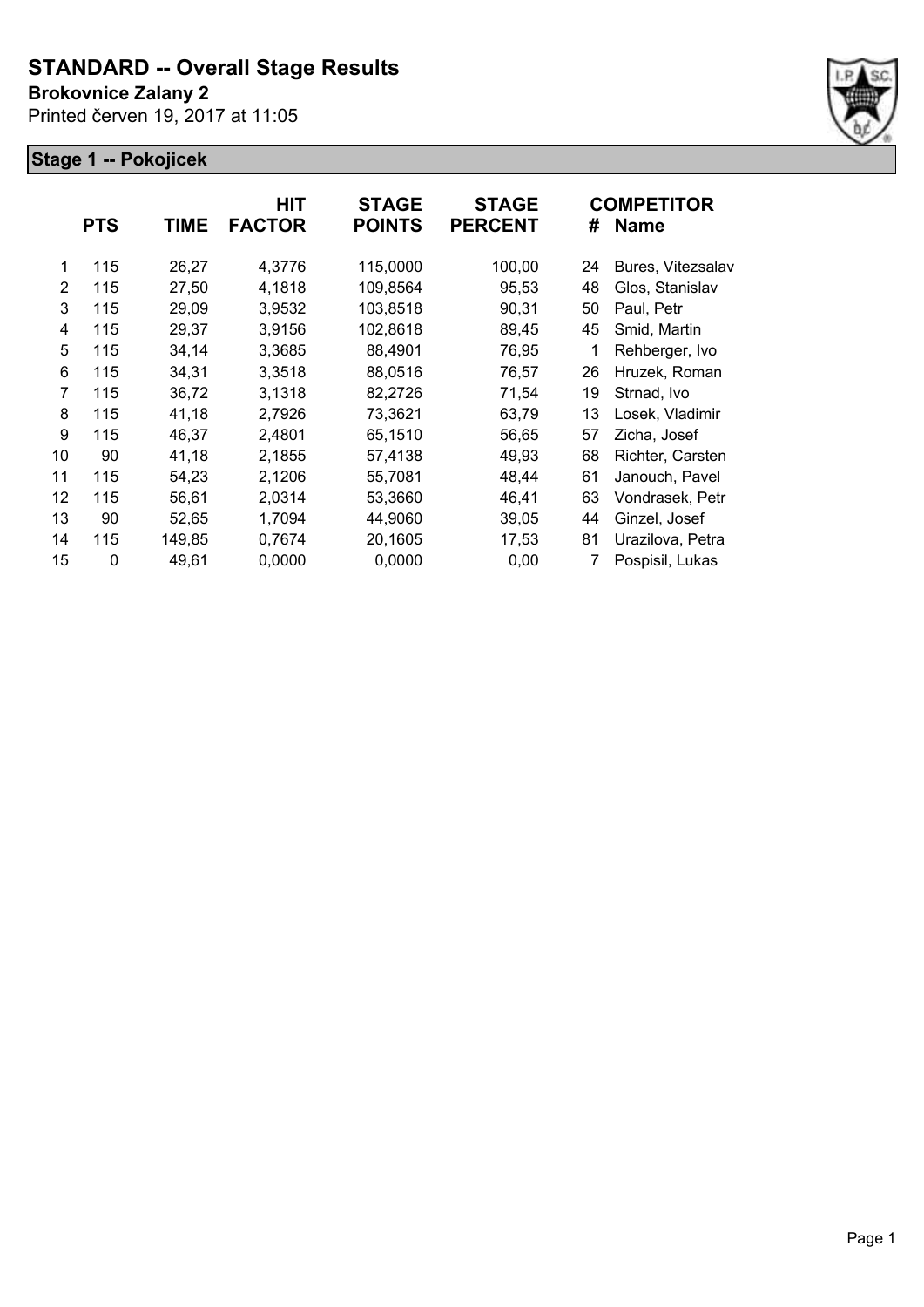**Brokovnice Zalany 2**

Printed červen 19, 2017 at 11:05



|                | <b>PTS</b> | <b>TIME</b> | HIT<br><b>FACTOR</b> | <b>STAGE</b><br><b>POINTS</b> | <b>STAGE</b><br><b>PERCENT</b> | #              | <b>COMPETITOR</b><br><b>Name</b> |
|----------------|------------|-------------|----------------------|-------------------------------|--------------------------------|----------------|----------------------------------|
| 1              | 115        | 28,60       | 4,0210               | 115,0000                      | 100,00                         | 29             | Kostak, Jan                      |
| $\overline{2}$ | 115        | 29,64       | 3,8799               | 110,9649                      | 96,49                          | 35             | Ladic, Tibor                     |
| 3              | 115        | 30,71       | 3,7447               | 107,0987                      | 93,13                          | 40             | Safranek, Lumir                  |
| 4              | 115        | 32,99       | 3,4859               | 99,6969                       | 86,69                          | 60             | Pilnacek, Vit                    |
| 5              | 115        | 33,03       | 3,4817               | 99,5761                       | 86,59                          | 12             | Vystyd, Vaclav                   |
| 6              | 115        | 38,45       | 2,9909               | 85,5397                       | 74,38                          | 39             | Kohout, Jaromir                  |
| $\overline{7}$ | 115        | 39,33       | 2,9240               | 83,6257                       | 72,72                          | 21             | Stahl, Robert                    |
| 8              | 115        | 40,61       | 2,8318               | 80,9899                       | 70,43                          | 14             | Novak, Ladislav                  |
| 9              | 115        | 45,60       | 2,5219               | 72,1272                       | 62,72                          | 36             | Votocek, Milos                   |
| 10             | 115        | 46,14       | 2,4924               | 71,2831                       | 61,99                          | 11             | Kotek, Michal                    |
| 11             | 115        | 47,44       | 2,4241               | 69,3297                       | 60,29                          | 6              | Frydl, Vaclav                    |
| 12             | 115        | 50,80       | 2,2638               | 64,7441                       | 56,30                          | 17             | Valasik, Petr                    |
| 13             | 115        | 53,07       | 2,1669               | 61,9748                       | 53,89                          | 59             | Kopriva, Petr                    |
| 14             | 115        | 54,17       | 2,1229               | 60,7163                       | 52,80                          | 30             | Zvara, Martin                    |
| 15             | 115        | 60,98       | 1,8859               | 53,9357                       | 46,90                          | 4              | Tucek, Jiri                      |
| 16             | 115        | 68,87       | 1,6698               | 47,7566                       | 41,53                          | 78             | Spicka, Jan                      |
| 17             | 115        | 75,94       | 1,5144               | 43,3105                       | 37,66                          | 31             | Rehorek, Radek                   |
| 18             | 115        | 79,28       | 1,4506               | 41,4859                       | 36,07                          | 62             | Horky, Pavel                     |
| 19             | 115        | 79,79       | 1,4413               | 41,2207                       | 35,84                          | $\overline{2}$ | Bernard, Petr                    |
| 20             | 115        | 86,11       | 1,3355               | 38,1953                       | 33,21                          | 58             | Kovarik, Milan                   |
| 21             | 115        | 86,98       | 1,3221               | 37,8133                       | 32,88                          | 85             | Prepletany, Jan                  |
| 22             | 65         | 58,95       | 1,1026               | 31,5352                       | 27,42                          | 8              | Simicek, Jiri                    |
| 23             | 115        | 114,20      | 1,0070               | 28,8004                       | 25,04                          | 86             | Pncochar, Jaromir                |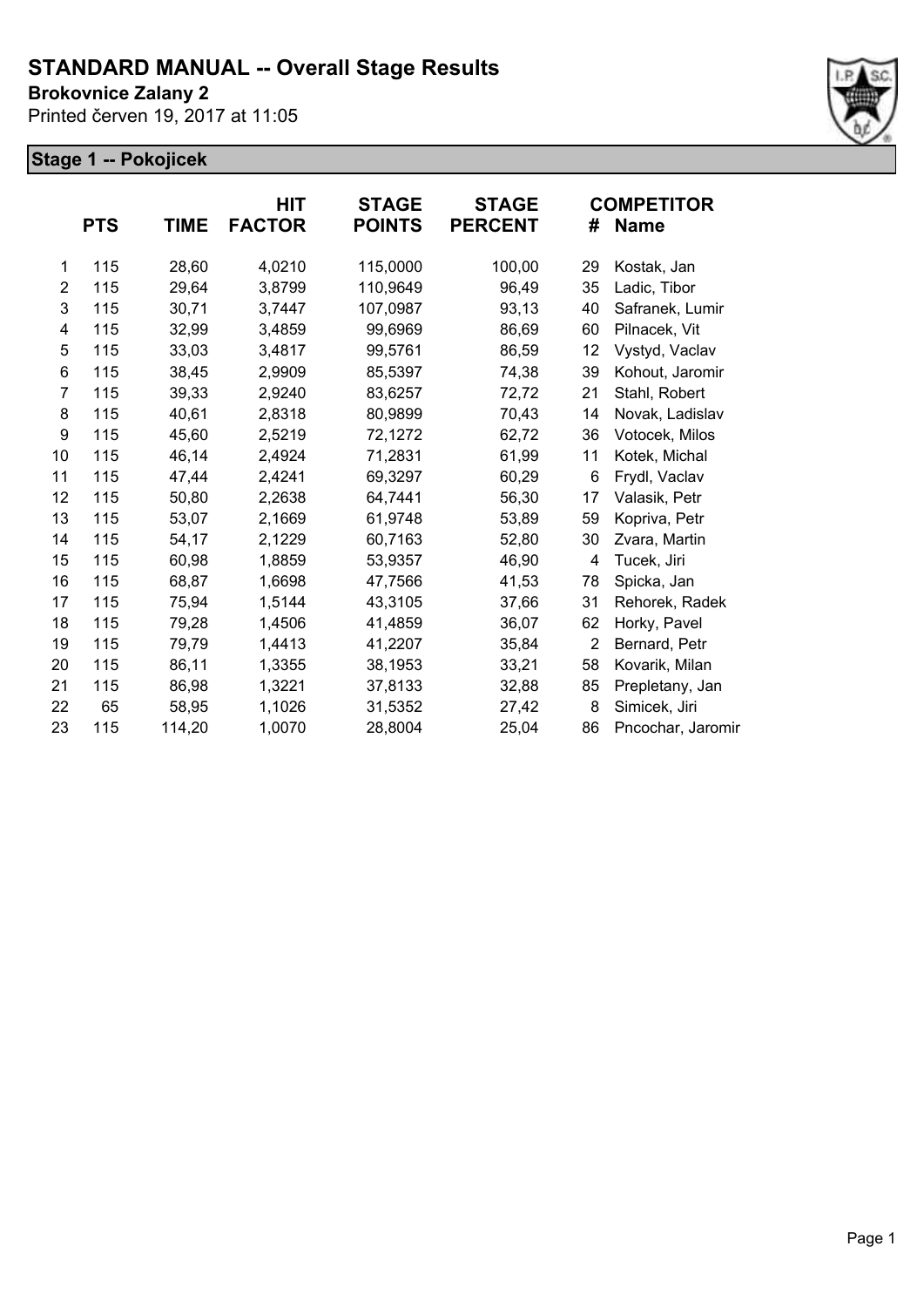**Brokovnice Zalany 2**

Printed červen 19, 2017 at 11:05



|   | <b>PTS</b> |       | HIT<br><b>TIME FACTOR</b> | <b>STAGE</b><br><b>POINTS</b> | <b>STAGE</b><br><b>PERCENT</b> |    | <b>COMPETITOR</b><br># Name |
|---|------------|-------|---------------------------|-------------------------------|--------------------------------|----|-----------------------------|
|   | 115        | 20,03 | 5,7414                    | 115,0000                      | 100,00                         |    | 65 Sek, Enrico              |
| 2 | 115        | 25,96 | 4,4299                    | 88,7307                       | 77,16                          | 67 | Pietzsch, Felix             |
| 3 | 90         | 22,86 | 3,9370                    | 78,8583                       | 68,57                          | 66 | Ullrich, Jens               |
| 4 | 115        | 32,45 | 3,5439                    | 70,9846                       | 61,73                          |    | 64 Szczepanski, Enrico      |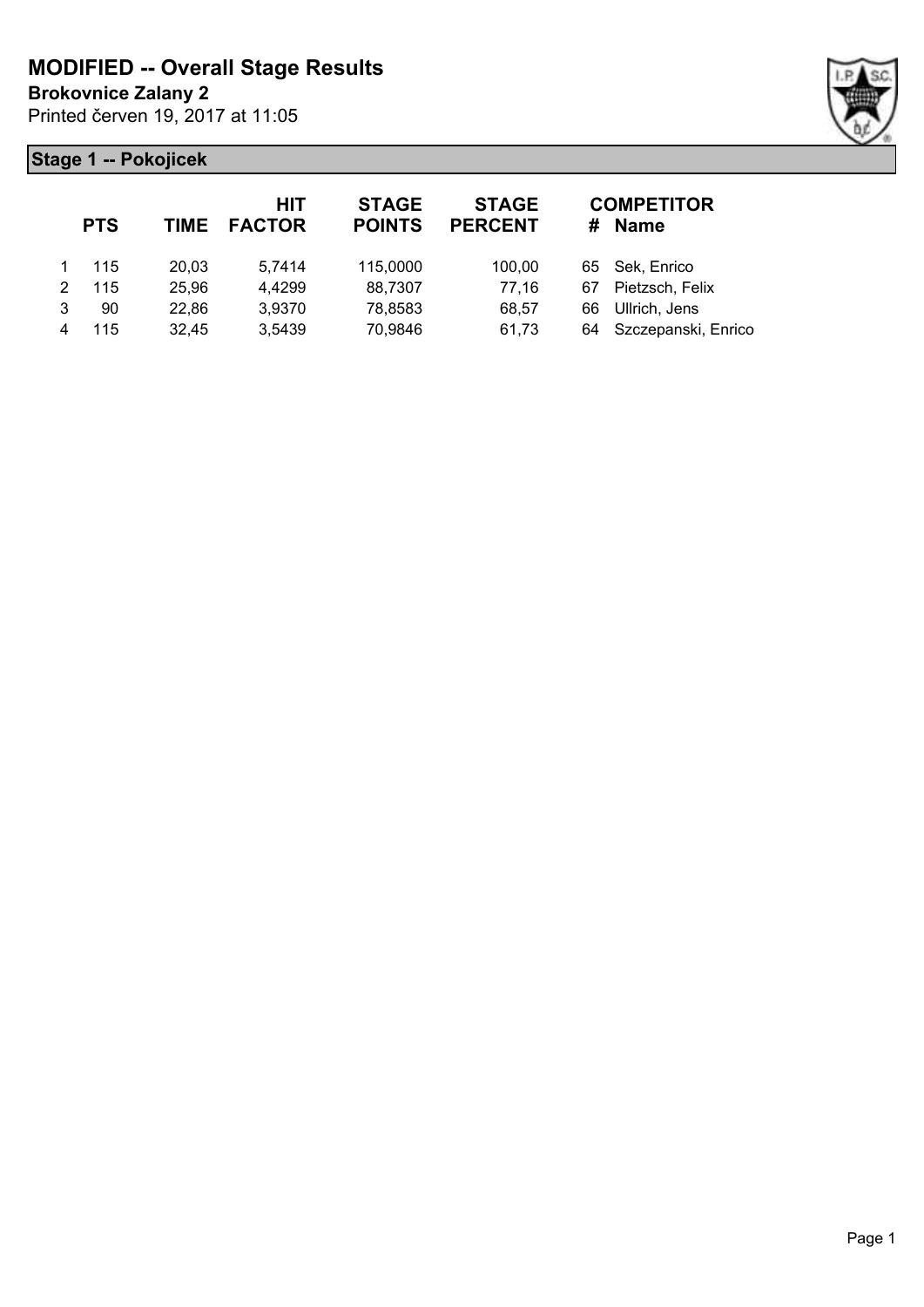**Brokovnice Zalany 2**

Printed červen 19, 2017 at 11:05



|   | <b>PTS</b> | TIME  | <b>HIT</b><br><b>FACTOR</b> | <b>STAGE</b><br><b>POINTS</b> | <b>STAGE</b><br><b>PERCENT</b> | #  | <b>COMPETITOR</b><br><b>Name</b> |
|---|------------|-------|-----------------------------|-------------------------------|--------------------------------|----|----------------------------------|
| 1 | 85         | 15,03 | 5,6554                      | 85,0000                       | 100,00                         | 74 | Bindik, Franta                   |
| 2 | 85         | 15,93 | 5,3358                      | 80,1977                       | 94,35                          | 20 | Volhejn, Ladislav                |
| 3 | 85         | 19,30 | 4,4041                      | 66,1943                       | 77,88                          | 43 | Polivka, Vladimir                |
| 4 | 60         | 15,71 | 3,8192                      | 57,4029                       | 67,53                          | 82 | Vinduska, Vaclav                 |
| 5 | 85         | 23,07 | 3,6844                      | 55,3771                       | 65,15                          | 54 | Hotra, Tomas                     |
| 6 | 60         | 29,03 | 2,0668                      | 31,0644                       | 36,55                          | 83 | Selichar, xx                     |
| 7 | 85         | 43,81 | 1,9402                      | 29,1611                       | 34,31                          | 49 | Kotas, Oldrich                   |
| 8 | 85         | 68,59 | 1,2392                      | 18,6259                       | 21,91                          | 79 | Travnicek, xx                    |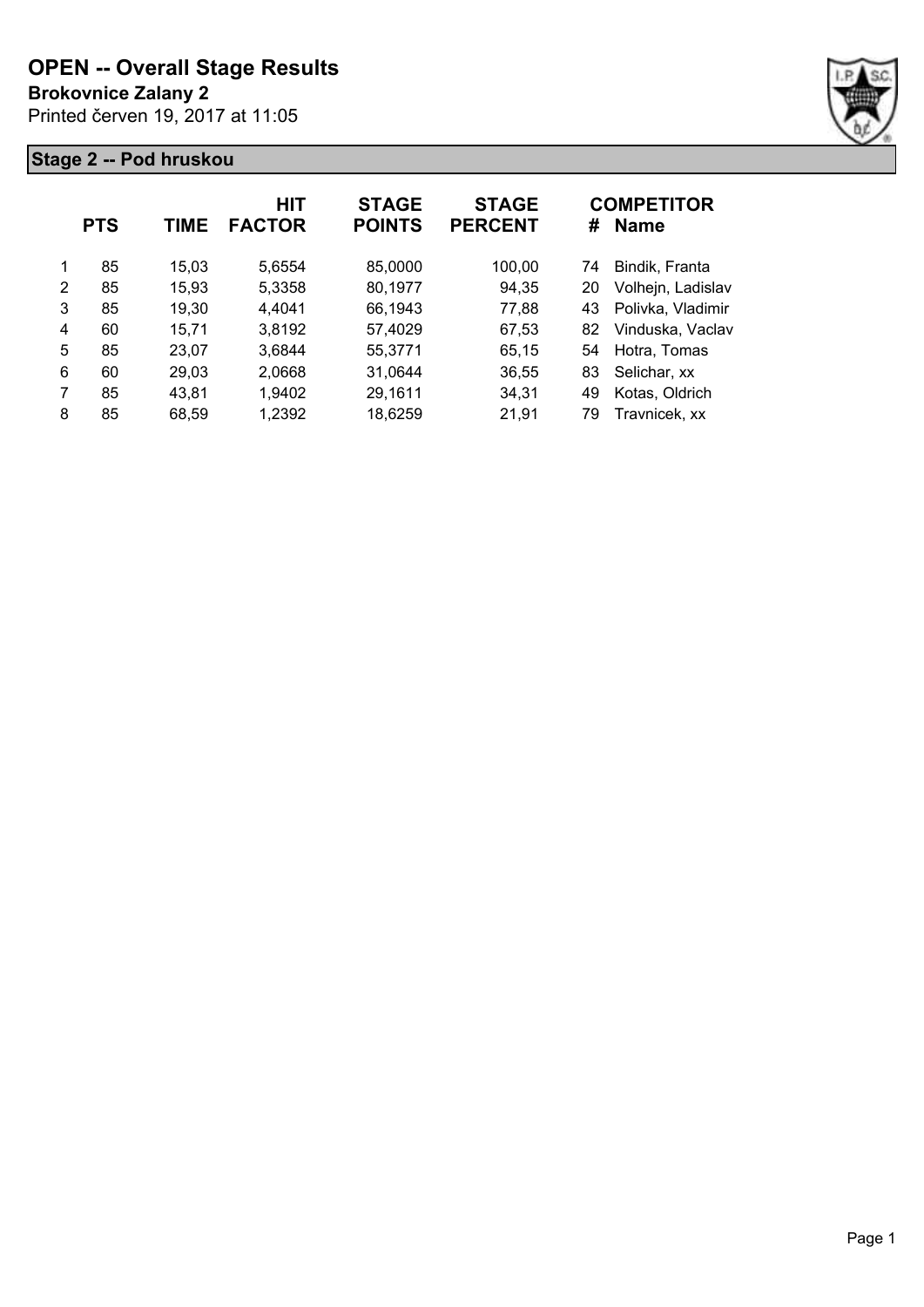#### **Brokovnice Zalany 2**

Printed červen 19, 2017 at 11:05



|                | <b>PTS</b> | <b>TIME</b> | HIT<br><b>FACTOR</b> | <b>STAGE</b><br><b>POINTS</b> | <b>STAGE</b><br><b>PERCENT</b> | #  | <b>COMPETITOR</b><br><b>Name</b> |
|----------------|------------|-------------|----------------------|-------------------------------|--------------------------------|----|----------------------------------|
| 1              | 85         | 21,24       | 4,0019               | 85,0000                       | 100,00                         | 45 | Smid, Martin                     |
| $\overline{2}$ | 85         | 22,19       | 3,8306               | 81,3610                       | 95,72                          | 48 | Glos, Stanislav                  |
| 3              | 85         | 22,46       | 3,7845               | 80,3829                       | 94,57                          | 50 | Paul, Petr                       |
| 4              | 85         | 24,57       | 3,4595               | 73,4799                       | 86,45                          | 68 | Richter, Carsten                 |
| 5              | 85         | 25,52       | 3,3307               | 70,7445                       | 83,23                          | 24 | Bures, Vitezsalav                |
| 6              | 85         | 27,41       | 3,1011               | 65,8665                       | 77,49                          | 1  | Rehberger, Ivo                   |
| 7              | 85         | 29,60       | 2,8716               | 60,9932                       | 71,76                          | 57 | Zicha, Josef                     |
| 8              | 85         | 32,91       | 2,5828               | 54,8587                       | 64,54                          | 26 | Hruzek, Roman                    |
| 9              | 85         | 34,39       | 2,4716               | 52,4978                       | 61,76                          | 13 | Losek, Vladimir                  |
| 10             | 85         | 37,94       | 2,2404               | 47,5857                       | 55,98                          | 19 | Strnad, Ivo                      |
| 11             | 85         | 41,30       | 2,0581               | 43,7143                       | 51,43                          | 63 | Vondrasek, Petr                  |
| 12             | 85         | 42,89       | 1,9818               | 42,0937                       | 49,52                          | 61 | Janouch, Pavel                   |
| 13             | 85         | 47,97       | 1,7719               | 37,6360                       | 44,28                          | 44 | Ginzel, Josef                    |
| 14             | 85         | 64,40       | 1,3199               | 28,0342                       | 32,98                          | 7  | Pospisil, Lukas                  |
| 15             | 60         | 64,37       | 0,9321               | 19,7980                       | 23,29                          | 81 | Urazilova, Petra                 |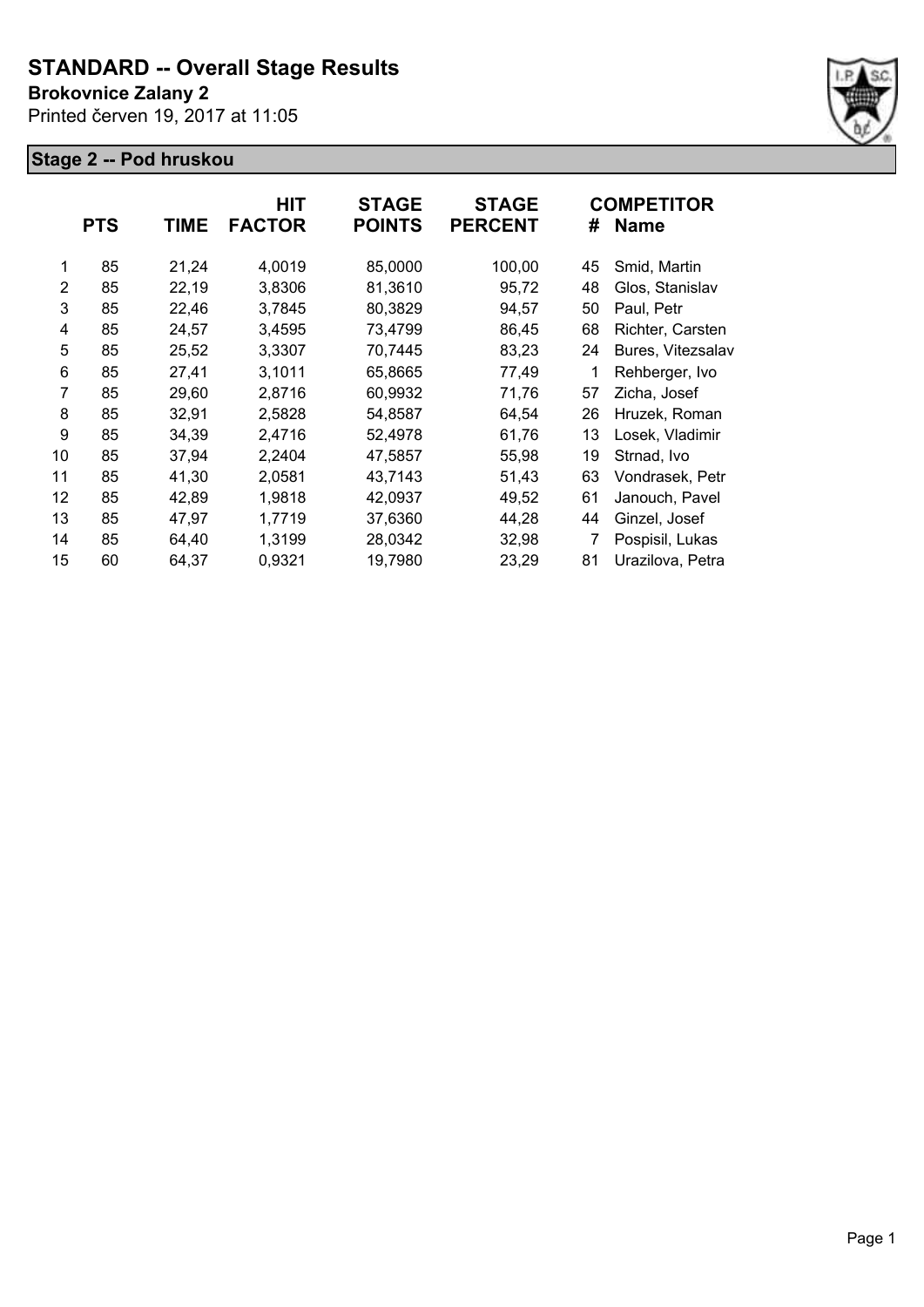**Brokovnice Zalany 2**

Printed červen 19, 2017 at 11:05



|                | <b>PTS</b> | <b>TIME</b> | HIT<br><b>FACTOR</b> | <b>STAGE</b><br><b>POINTS</b> | <b>STAGE</b><br><b>PERCENT</b> | #              | <b>COMPETITOR</b><br><b>Name</b> |
|----------------|------------|-------------|----------------------|-------------------------------|--------------------------------|----------------|----------------------------------|
|                |            |             |                      |                               |                                |                |                                  |
| 1              | 85         | 22,95       | 3,7037               | 85,0000                       | 100,00                         | 29             | Kostak, Jan                      |
| $\overline{2}$ | 85         | 24,20       | 3,5124               | 80,6095                       | 94,83                          | 35             | Ladic, Tibor                     |
| 3              | 85         | 26,74       | 3,1788               | 72,9525                       | 85,83                          | 12             | Vystyd, Vaclav                   |
| 4              | 85         | 28,11       | 3,0238               | 69,3970                       | 81,64                          | 21             | Stahl, Robert                    |
| 5              | 85         | 28,69       | 2,9627               | 67,9941                       | 79,99                          | 39             | Kohout, Jaromir                  |
| 6              | 85         | 28,87       | 2,9442               | 67,5701                       | 79,49                          | 60             | Pilnacek, Vit                    |
| 7              | 85         | 30,28       | 2,8071               | 64,4237                       | 75,79                          | 40             | Safranek, Lumir                  |
| 8              | 85         | 31,13       | 2,7305               | 62,6646                       | 73,72                          | 36             | Votocek, Milos                   |
| 9              | 85         | 31,80       | 2,6730               | 61,3443                       | 72,17                          | 6              | Frydl, Vaclav                    |
| 10             | 85         | 31,96       | 2,6596               | 61,0372                       | 71,81                          | 17             | Valasik, Petr                    |
| 11             | 85         | 34,49       | 2,4645               | 56,5599                       | 66,54                          | 14             | Novak, Ladislav                  |
| 12             | 85         | 38,94       | 2,1828               | 50,0963                       | 58,94                          | 11             | Kotek, Michal                    |
| 13             | 85         | 47,57       | 1,7868               | 41,0080                       | 48,24                          | 30             | Zvara, Martin                    |
| 14             | 85         | 49,69       | 1,7106               | 39,2584                       | 46,19                          | 59             | Kopriva, Petr                    |
| 15             | 60         | 35,08       | 1,7104               | 39,2531                       | 46,18                          | 8              | Simicek, Jiri                    |
| 16             | 85         | 49,78       | 1,7075               | 39,1874                       | 46,10                          | 78             | Spicka, Jan                      |
| 17             | 85         | 52,38       | 1,6228               | 37,2423                       | 43,81                          | 58             | Kovarik, Milan                   |
| 18             | 85         | 57,59       | 1,4760               | 33,8731                       | 39,85                          | 4              | Tucek, Jiri                      |
| 19             | 85         | 58,96       | 1,4417               | 33,0860                       | 38,92                          | 85             | Prepletany, Jan                  |
| 20             | 85         | 64,18       | 1,3244               | 30,3950                       | 35,76                          | 62             | Horky, Pavel                     |
| 21             | 85         | 66,52       | 1,2778               | 29,3258                       | 34,50                          | 31             | Rehorek, Radek                   |
| 22             | 85         | 76,05       | 1,1177               | 25,6509                       | 30, 18                         | 86             | Pncochar, Jaromin                |
| 23             | 60         | 54,01       | 1,1109               | 25,4953                       | 29,99                          | $\overline{2}$ | Bernard, Petr                    |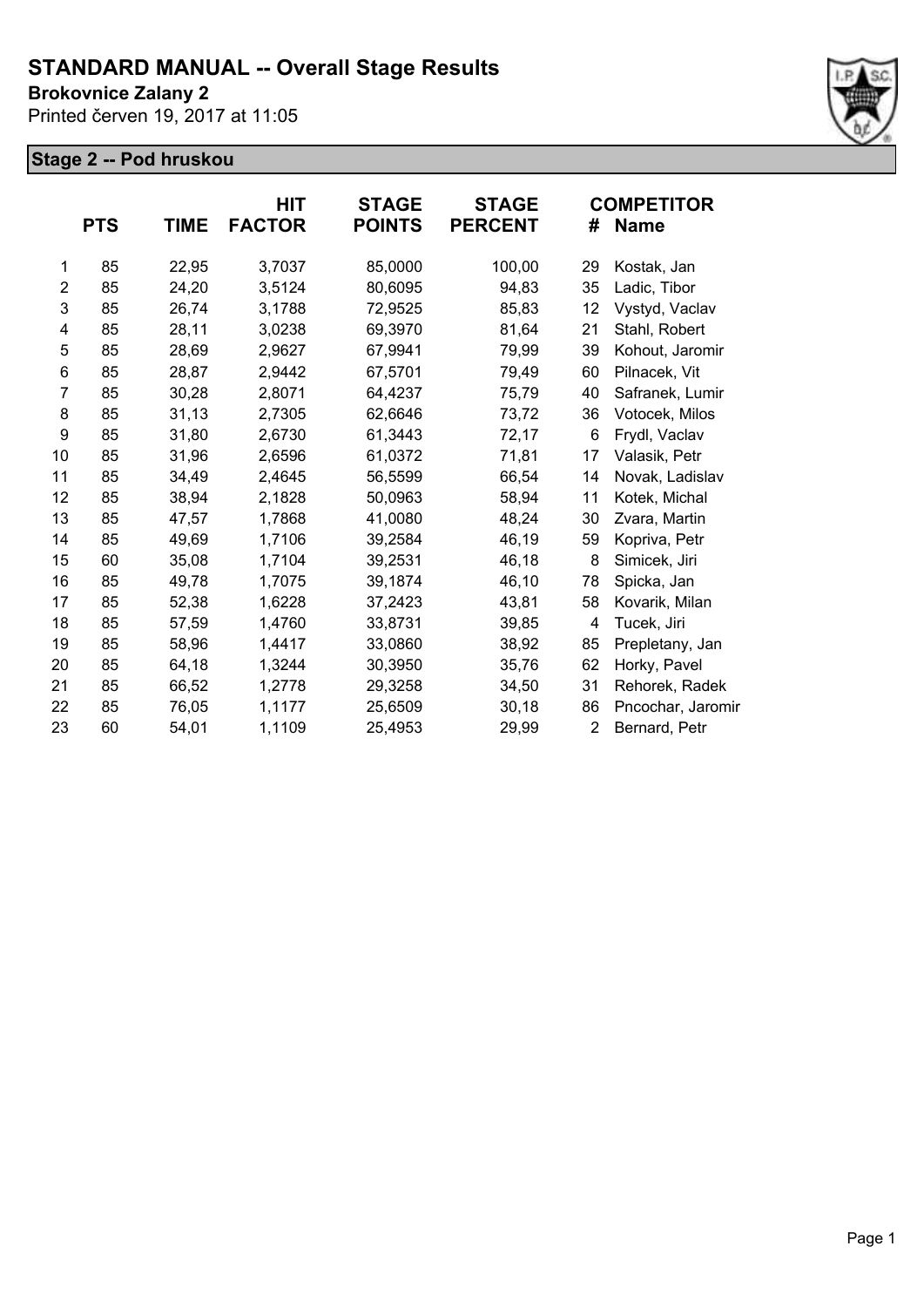**Brokovnice Zalany 2**

Printed červen 19, 2017 at 11:05



|   | <b>PTS</b> | <b>TIME</b> | HIT<br><b>FACTOR</b> | <b>STAGE</b><br><b>POINTS</b> | <b>STAGE</b><br><b>PERCENT</b> |    | <b>COMPETITOR</b><br># Name |
|---|------------|-------------|----------------------|-------------------------------|--------------------------------|----|-----------------------------|
|   | 85         | 21.87       | 3,8866               | 85,0000                       | 100,00                         |    | 65 Sek, Enrico              |
| 2 | 85         | 25,44       | 3,3412               | 73,0719                       | 85,97                          | 67 | Pietzsch, Felix             |
| 3 | 85         | 27,40       | 3,1022               | 67,8449                       | 79,82                          |    | 64 Szczepanski, Enrico      |
| 4 | 85         | 49,13       | 1,7301               | 37,8374                       | 44,51                          | 66 | Ullrich, Jens               |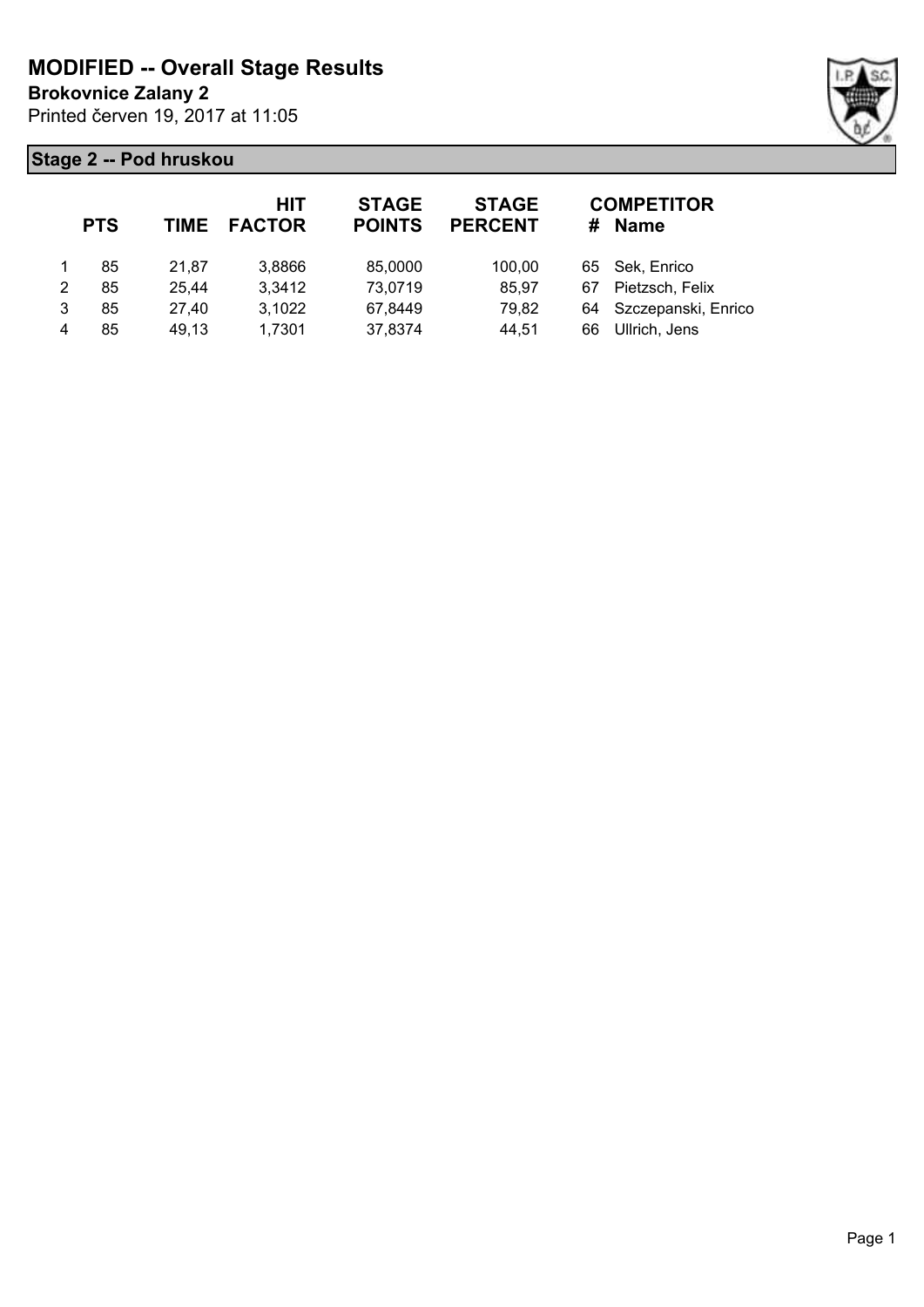**Brokovnice Zalany 2**

Printed červen 19, 2017 at 11:05



|   | <b>PTS</b> | TIME  | HIT<br><b>FACTOR</b> | <b>STAGE</b><br><b>POINTS</b> | <b>STAGE</b><br><b>PERCENT</b> | #  | <b>COMPETITOR</b><br><b>Name</b> |
|---|------------|-------|----------------------|-------------------------------|--------------------------------|----|----------------------------------|
| 1 | 65         | 11,09 | 5,8611               | 65,0000                       | 100,00                         | 82 | Vinduska, Vaclav                 |
| 2 | 65         | 11,10 | 5,8559               | 64,9414                       | 99,91                          | 74 | Bindik, Franta                   |
| 3 | 65         | 12,75 | 5,0980               | 56,5373                       | 86,98                          | 43 | Polivka, Vladimir                |
| 4 | 65         | 13,00 | 5,0000               | 55,4500                       | 85,31                          | 54 | Hotra, Tomas                     |
| 5 | 65         | 17,33 | 3,7507               | 41,5955                       | 63,99                          | 83 | Selichar, xx                     |
| 6 | 65         | 19,48 | 3,3368               | 37,0046                       | 56,93                          | 20 | Volhejn, Ladislav                |
| 7 | 65         | 34,96 | 1,8593               | 20,6193                       | 31,72                          | 49 | Kotas, Oldrich                   |
| 8 | 65         | 92,37 | 0,7037               | 7,8039                        | 12,01                          | 79 | Travnicek, xx                    |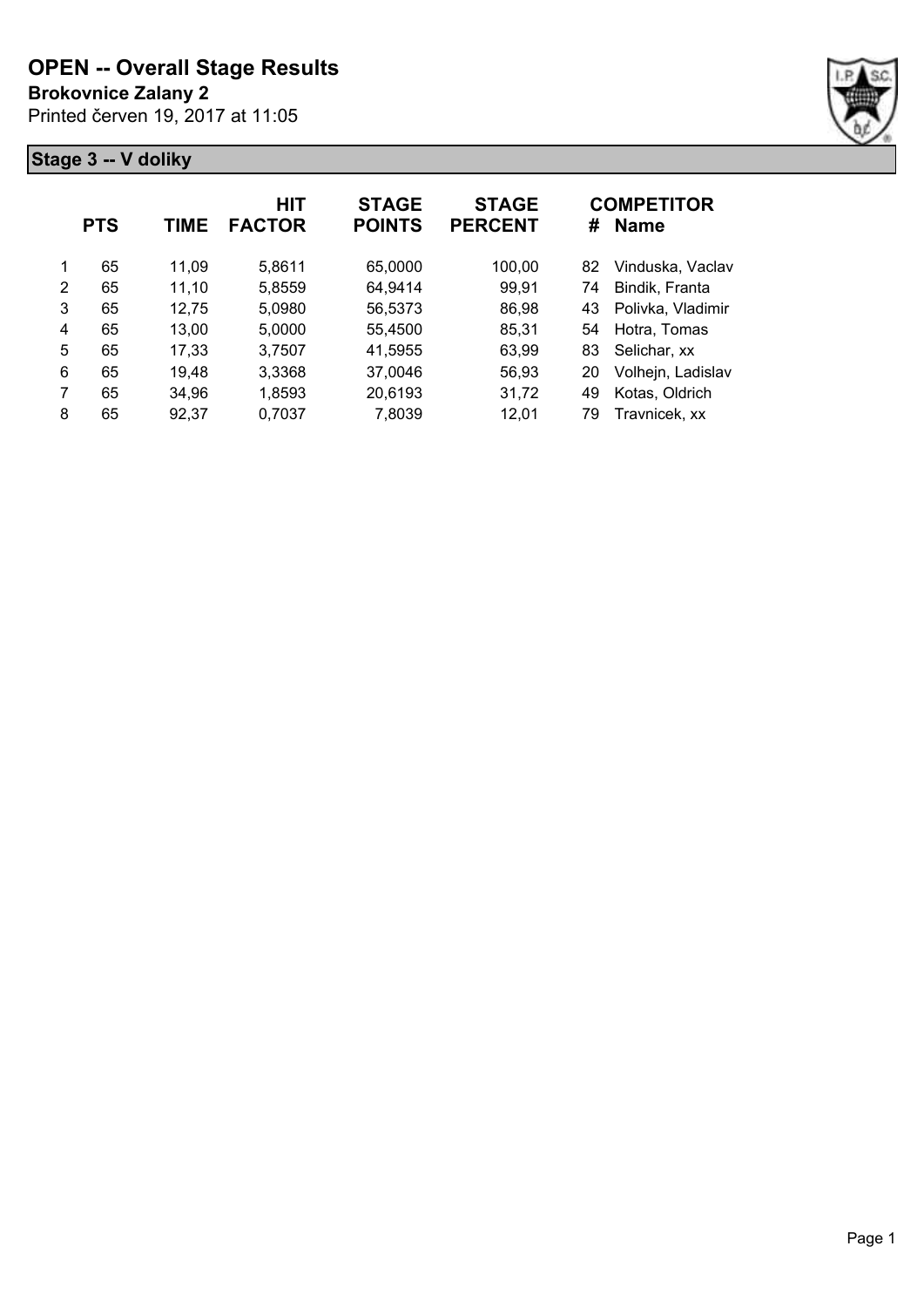### **Brokovnice Zalany 2**

Printed červen 19, 2017 at 11:05



|    | <b>PTS</b> | TIME   | HIT<br><b>FACTOR</b> | <b>STAGE</b><br><b>POINTS</b> | <b>STAGE</b><br><b>PERCENT</b> | #  | <b>COMPETITOR</b><br><b>Name</b> |
|----|------------|--------|----------------------|-------------------------------|--------------------------------|----|----------------------------------|
| 1  | 65         | 13,08  | 4,9694               | 65,0000                       | 100,00                         | 45 | Smid, Martin                     |
| 2  | 65         | 13,29  | 4,8909               | 63,9729                       | 98,42                          | 57 | Zicha, Josef                     |
| 3  | 65         | 14,39  | 4,5170               | 59,0827                       | 90,90                          | 50 | Paul, Petr                       |
| 4  | 65         | 14,47  | 4,4921               | 58,7560                       | 90,39                          | 48 | Glos, Stanislav                  |
| 5  | 65         | 15,06  | 4,3161               | 56,4542                       | 86,85                          | 1  | Rehberger, Ivo                   |
| 6  | 65         | 15,63  | 4,1587               | 54,3954                       | 83,69                          | 24 | Bures, Vitezsalav                |
| 7  | 65         | 22,62  | 2,8736               | 37,5862                       | 57,82                          | 68 | Richter, Carsten                 |
| 8  | 65         | 25,17  | 2,5824               | 33,7783                       | 51,97                          | 13 | Losek, Vladimir                  |
| 9  | 65         | 25,26  | 2,5732               | 33,6580                       | 51,78                          | 19 | Strnad, Ivo                      |
| 10 | 65         | 26,41  | 2,4612               | 32,1924                       | 49,53                          | 7  | Pospisil, Lukas                  |
| 11 | 65         | 26,42  | 2,4603               | 32,1802                       | 49,51                          | 63 | Vondrasek, Petr                  |
| 12 | 65         | 27,67  | 2,3491               | 30,7264                       | 47,27                          | 26 | Hruzek, Roman                    |
| 13 | 65         | 30,25  | 2,1488               | 28,1058                       | 43,24                          | 61 | Janouch, Pavel                   |
| 14 | 65         | 37,48  | 1,7343               | 22,6841                       | 34,90                          | 44 | Ginzel, Josef                    |
| 15 | 65         | 114,00 | 0,5702               | 7,4579                        | 11,47                          | 81 | Urazilova, Petra                 |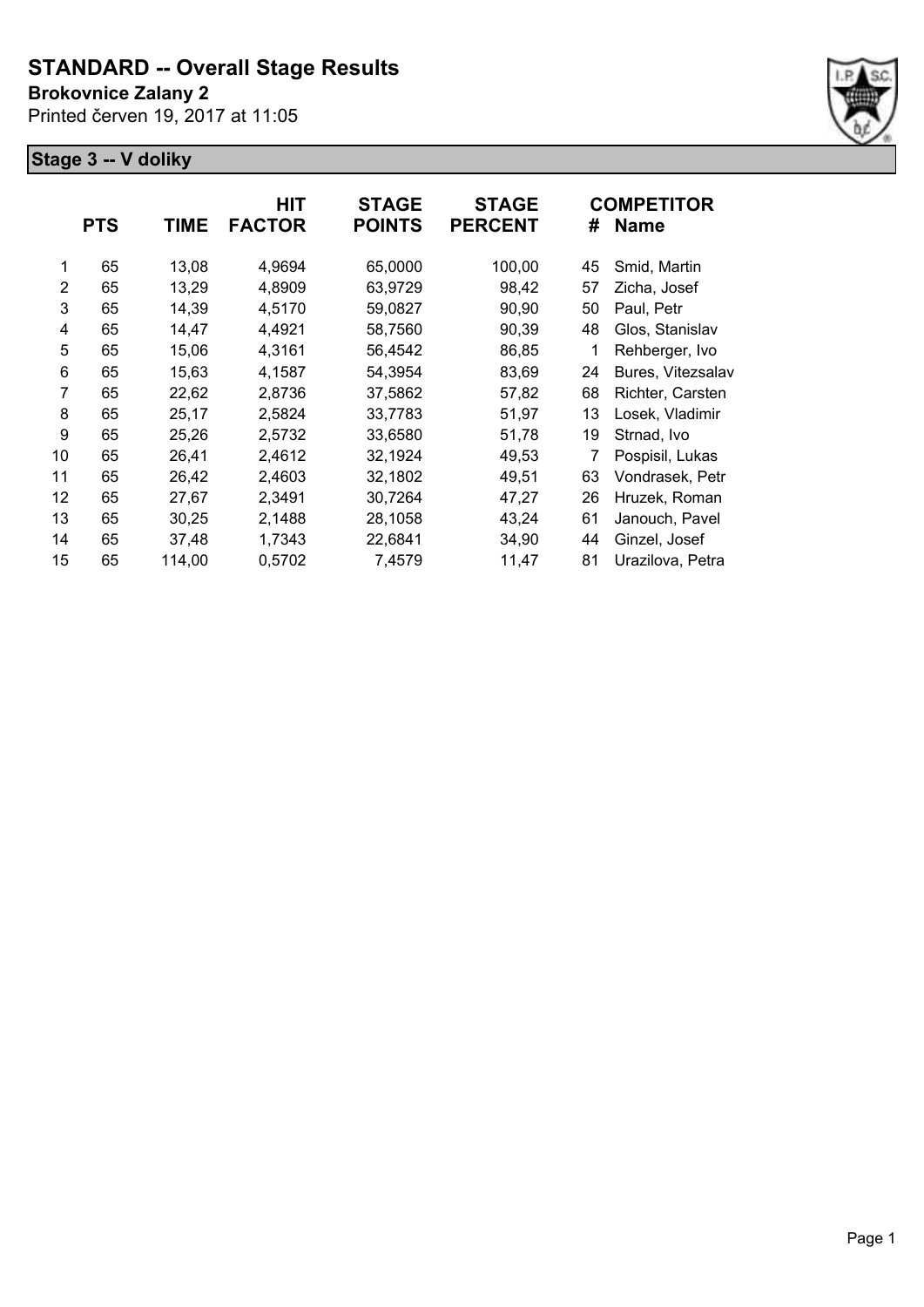**Brokovnice Zalany 2**

Printed červen 19, 2017 at 11:05



|                | <b>PTS</b> | <b>TIME</b> | HIT<br><b>FACTOR</b> | <b>STAGE</b><br><b>POINTS</b> | <b>STAGE</b><br><b>PERCENT</b> | #  | <b>COMPETITOR</b><br><b>Name</b> |
|----------------|------------|-------------|----------------------|-------------------------------|--------------------------------|----|----------------------------------|
| 1              | 65         | 16,16       | 4,0223               | 65,0000                       | 100,00                         | 40 | Safranek, Lumir                  |
| $\overline{2}$ | 65         | 16,97       | 3,8303               | 61,8975                       | 95,23                          | 29 | Kostak, Jan                      |
| 3              | 65         | 17,83       | 3,6455               | 58,9119                       | 90,63                          | 35 | Ladic, Tibor                     |
| 4              | 65         | 19,28       | 3,3714               | 54,4813                       | 83,82                          | 60 | Pilnacek, Vit                    |
| 5              | 65         | 21,31       | 3,0502               | 49,2914                       | 75,83                          | 12 | Vystyd, Vaclav                   |
| 6              | 65         | 22,77       | 2,8546               | 46,1309                       | 70,97                          | 36 | Votocek, Milos                   |
| 7              | 65         | 24,73       | 2,6284               | 42,4747                       | 65,35                          | 39 | Kohout, Jaromir                  |
| 8              | 65         | 25,94       | 2,5058               | 40,4934                       | 62,30                          | 17 | Valasik, Petr                    |
| 9              | 65         | 26,57       | 2,4464               | 39,5333                       | 60,82                          | 14 | Novak, Ladislav                  |
| 10             | 65         | 27,40       | 2,3723               | 38,3358                       | 58,98                          | 30 | Zvara, Martin                    |
| 11             | 65         | 27,92       | 2,3281               | 37,6218                       | 57,88                          | 6  | Frydl, Vaclav                    |
| 12             | 65         | 29,03       | 2,2391               | 36,1833                       | 55,67                          | 21 | Stahl, Robert                    |
| 13             | 65         | 29,10       | 2,2337               | 36,0962                       | 55,53                          | 11 | Kotek, Michal                    |
| 14             | 65         | 31,30       | 2,0767               | 33,5591                       | 51,63                          | 2  | Bernard, Petr                    |
| 15             | 65         | 32,38       | 2,0074               | 32,4398                       | 49,91                          | 4  | Tucek, Jiri                      |
| 16             | 65         | 32,60       | 1,9939               | 32,2209                       | 49,57                          | 62 | Horky, Pavel                     |
| 17             | 65         | 34,58       | 1,8797               | 30,3759                       | 46,73                          | 78 | Spicka, Jan                      |
| 18             | 65         | 34,66       | 1,8754               | 30,3058                       | 46,62                          | 31 | Rehorek, Radek                   |
| 19             | 65         | 34,76       | 1,8700               | 30,2186                       | 46,49                          | 8  | Simicek, Jiri                    |
| 20             | 65         | 36,54       | 1,7789               | 28,7466                       | 44,23                          | 85 | Prepletany, Jan                  |
| 21             | 65         | 47,56       | 1,3667               | 22,0858                       | 33,98                          | 86 | Pncochar, Jaromin                |
| 22             | 65         | 51,88       | 1,2529               | 20,2467                       | 31,15                          | 58 | Kovarik, Milan                   |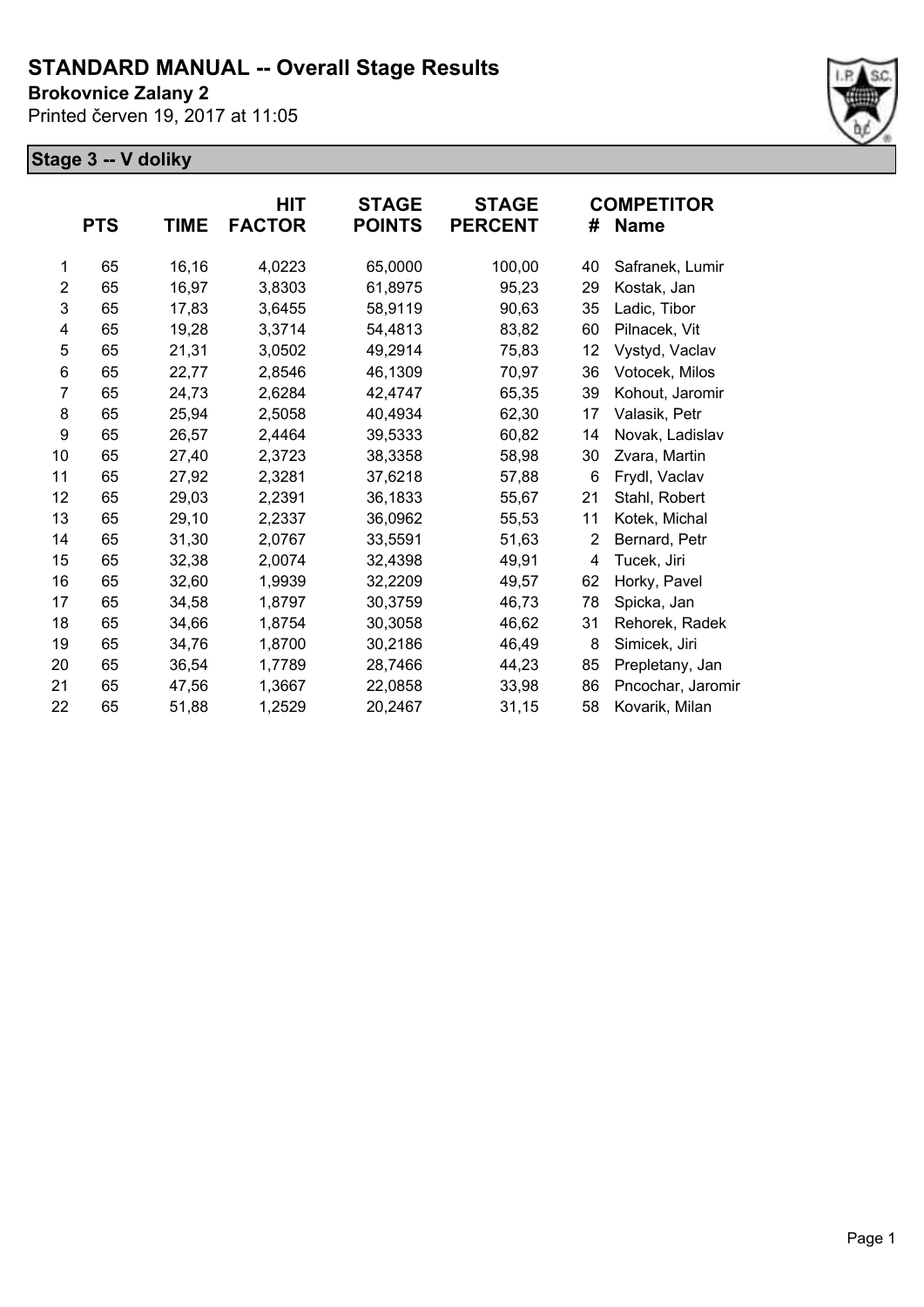**Brokovnice Zalany 2**

Printed červen 19, 2017 at 11:05



|   | <b>PTS</b> | <b>TIME</b> | HIT<br><b>FACTOR</b> | <b>STAGE</b><br><b>POINTS</b> | <b>STAGE</b><br><b>PERCENT</b> |    | <b>COMPETITOR</b><br># Name |
|---|------------|-------------|----------------------|-------------------------------|--------------------------------|----|-----------------------------|
|   | 65         | 12.78       | 5,0861               | 65,0000                       | 100.00                         | 67 | Pietzsch, Felix             |
| 2 | 65         | 13.67       | 4,7549               | 60,7681                       | 93,49                          |    | 65 Sek, Enrico              |
| 3 | 65         | 19.04       | 3,4139               | 43,6292                       | 67,12                          |    | 64 Szczepanski, Enrico      |
| 4 | 65         | 44,53       | 1,4597               | 18,6548                       | 28,70                          | 66 | Ullrich, Jens               |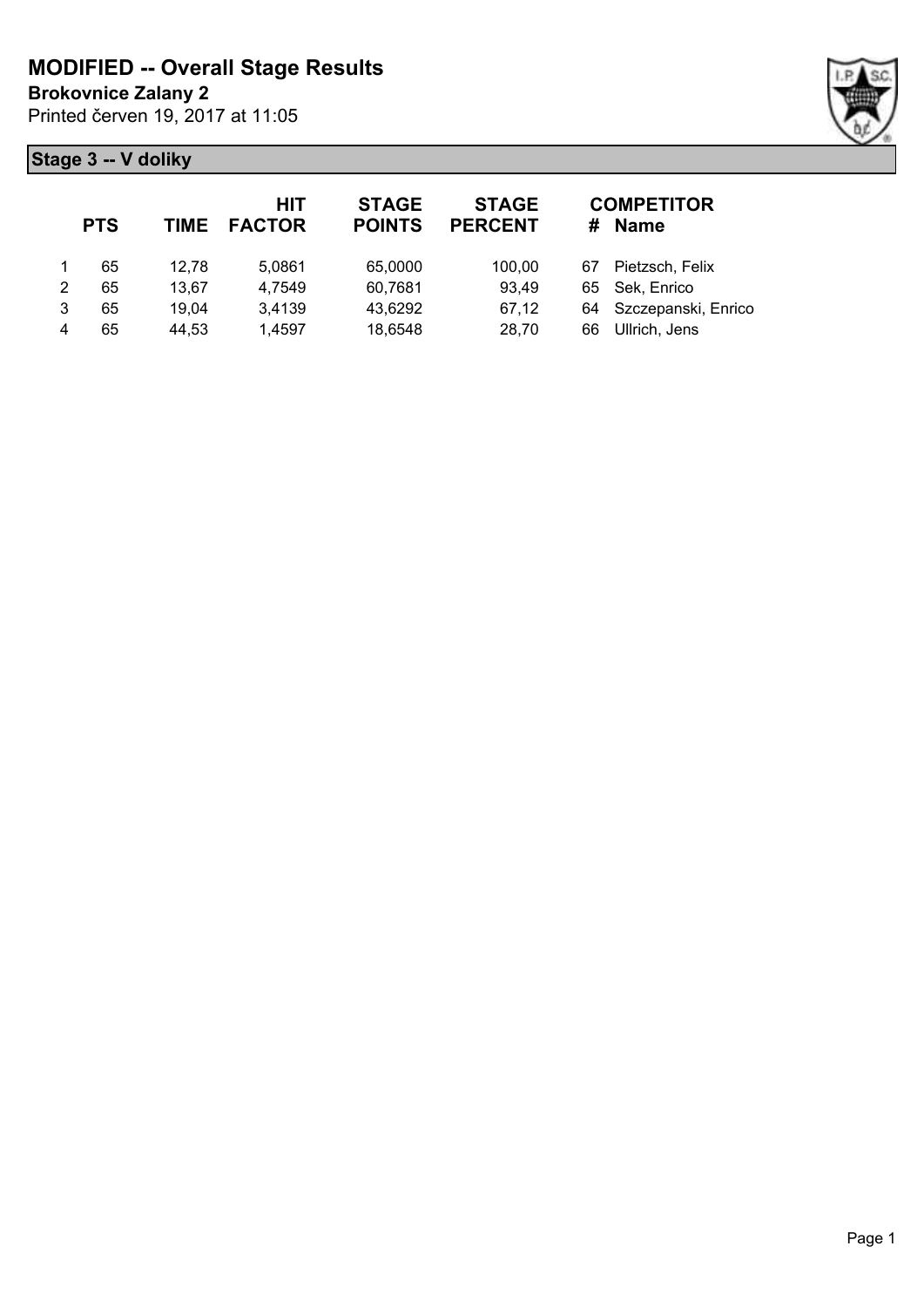**Brokovnice Zalany 2**

Printed červen 19, 2017 at 11:05



|   | <b>PTS</b> | TIME  | <b>HIT</b><br><b>FACTOR</b> | <b>STAGE</b><br><b>POINTS</b> | <b>STAGE</b><br><b>PERCENT</b> | #   | <b>COMPETITOR</b><br><b>Name</b> |
|---|------------|-------|-----------------------------|-------------------------------|--------------------------------|-----|----------------------------------|
| 1 | 65         | 10,61 | 6,1263                      | 65,0000                       | 100,00                         | 82. | Vinduska, Vaclav                 |
| 2 | 63         | 11,94 | 5.2764                      | 55,9824                       | 86,13                          | 74  | Bindik, Franta                   |
| 3 | 63         | 14,45 | 4,3599                      | 46,2581                       | 71,17                          | 54  | Hotra, Tomas                     |
| 4 | 35         | 12,53 | 2,7933                      | 29,6369                       | 45,60                          | 20  | Volhejn, Ladislav                |
| 5 | 65         | 25,41 | 2,5580                      | 27,1409                       | 41,76                          | 43  | Polivka, Vladimir                |
| 6 | 61         | 25,16 | 2,4245                      | 25,7238                       | 39,58                          | 83  | Selichar, xx                     |
| 7 | 63         | 36,47 | 1,7274                      | 18,3282                       | 28,20                          | 49  | Kotas, Oldrich                   |
| 8 | 63         | 60.44 | 1.0424                      | 11,0594                       | 17,01                          | 79  | Travnicek, xx                    |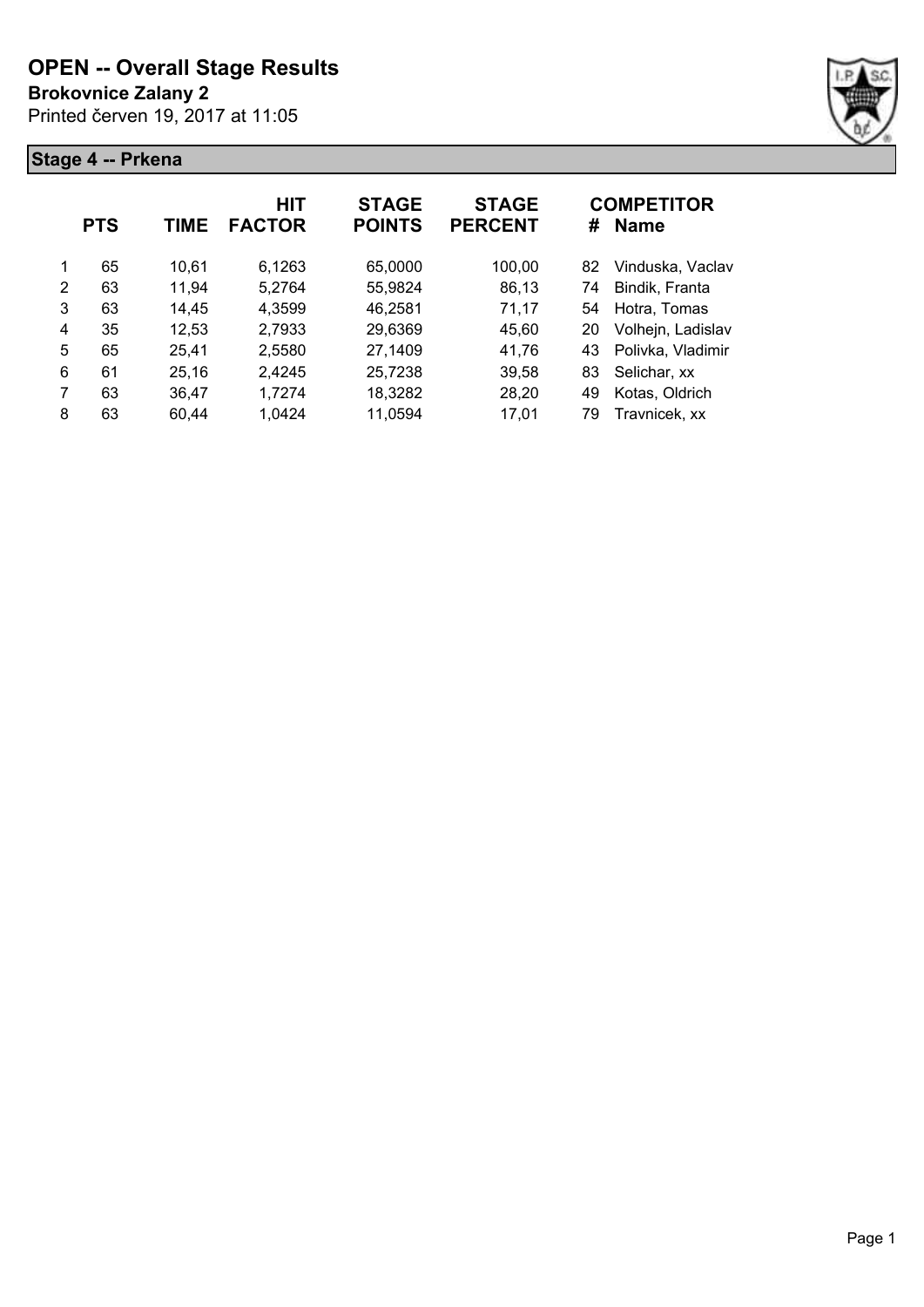### **Brokovnice Zalany 2**

Printed červen 19, 2017 at 11:05



|    | <b>PTS</b> | <b>TIME</b> | <b>HIT</b><br><b>FACTOR</b> | <b>STAGE</b><br><b>POINTS</b> | <b>STAGE</b><br><b>PERCENT</b> | #  | <b>COMPETITOR</b><br><b>Name</b> |
|----|------------|-------------|-----------------------------|-------------------------------|--------------------------------|----|----------------------------------|
| 1  | 65         | 13,39       | 4,8544                      | 65,0000                       | 100,00                         | 50 | Paul, Petr                       |
| 2  | 63         | 18,68       | 3,3726                      | 45,1590                       | 69,48                          | 45 | Smid, Martin                     |
| 3  | 62         | 19,45       | 3,1877                      | 42,6828                       | 65,67                          | 24 | Bures, Vitezsalav                |
| 4  | 65         | 21,36       | 3,0431                      | 40,7467                       | 62,69                          | 1  | Rehberger, Ivo                   |
| 5  | 63         | 20,74       | 3,0376                      | 40,6736                       | 62,57                          | 48 | Glos, Stanislav                  |
| 6  | 64         | 22,64       | 2,8269                      | 37,8516                       | 58,23                          | 19 | Strnad, Ivo                      |
| 7  | 61         | 22,18       | 2,7502                      | 36,8255                       | 56,65                          | 26 | Hruzek, Roman                    |
| 8  | 64         | 26,57       | 2,4087                      | 32,2529                       | 49,62                          | 57 | Zicha, Josef                     |
| 9  | 63         | 26,98       | 2,3351                      | 31,2665                       | 48,10                          | 13 | Losek, Vladimir                  |
| 10 | 63         | 30,60       | 2,0588                      | 27,5676                       | 42,41                          | 63 | Vondrasek, Petr                  |
| 11 | 64         | 33,94       | 1,8857                      | 25,2493                       | 38,85                          | 61 | Janouch, Pavel                   |
| 12 | 65         | 40,48       | 1,6057                      | 21,5007                       | 33,08                          | 44 | Ginzel, Josef                    |
| 13 | 63         | 52,80       | 1,1932                      | 15,9767                       | 24,58                          | 68 | Richter, Carsten                 |
| 14 | 61         | 65,15       | 0,9363                      | 12,5371                       | 19,29                          |    | Pospisil, Lukas                  |
| 15 | 64         | 79,78       | 0,8022                      | 10,7415                       | 16,53                          | 81 | Urazilova, Petra                 |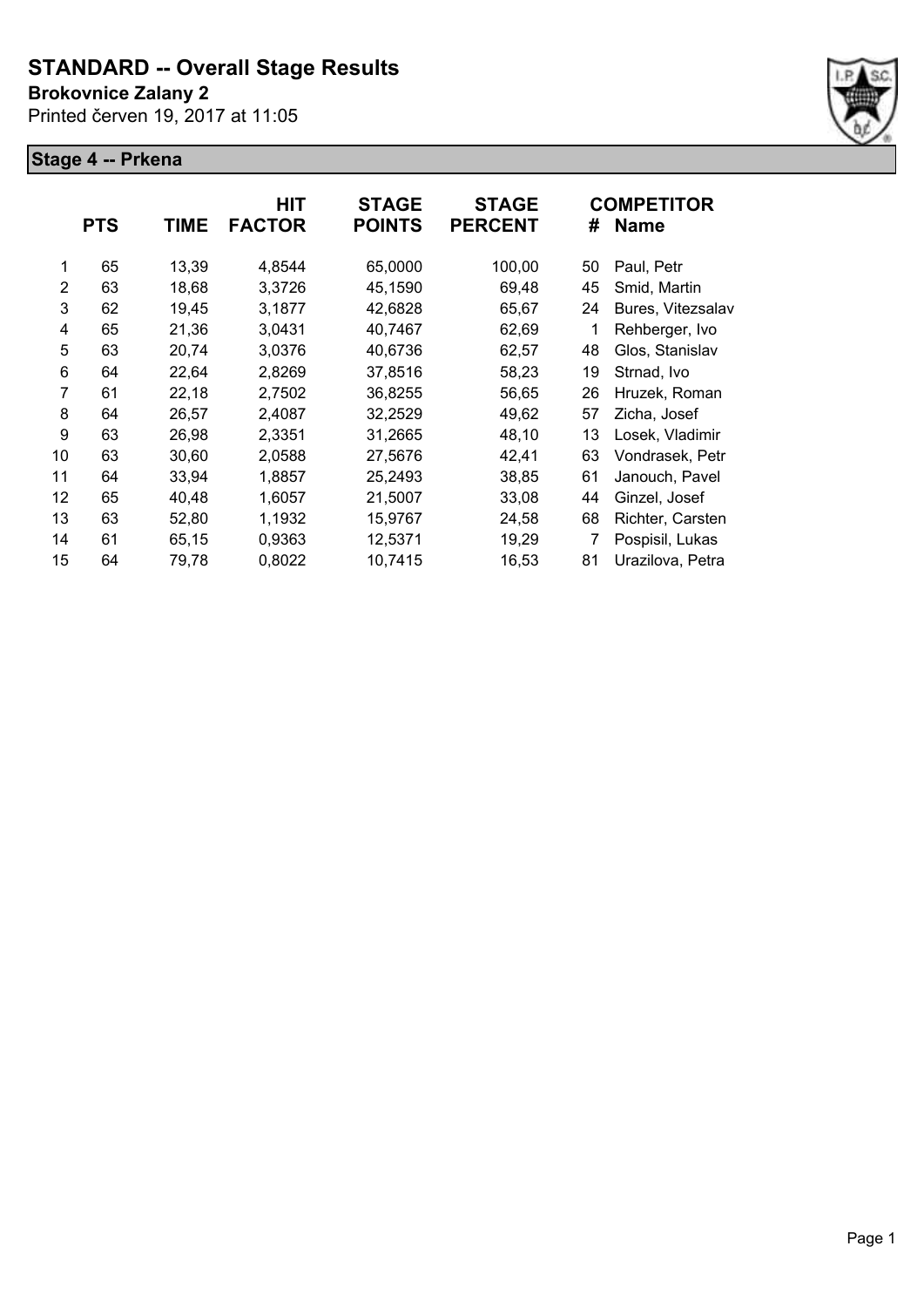**Brokovnice Zalany 2**

Printed červen 19, 2017 at 11:05



|                | <b>PTS</b> | TIME  | HIT<br><b>FACTOR</b> | <b>STAGE</b><br><b>POINTS</b> | <b>STAGE</b><br><b>PERCENT</b> | #  | <b>COMPETITOR</b><br><b>Name</b> |
|----------------|------------|-------|----------------------|-------------------------------|--------------------------------|----|----------------------------------|
|                |            |       |                      |                               |                                |    |                                  |
| 1              | 65         | 16,57 | 3,9228               | 65,0000                       | 100,00                         | 29 | Kostak, Jan                      |
| $\overline{2}$ | 65         | 17,37 | 3,7421               | 62,0063                       | 95,39                          | 35 | Ladic, Tibor                     |
| 3              | 64         | 18,11 | 3,5340               | 58,5577                       | 90,09                          | 40 | Safranek, Lumir                  |
| 4              | 65         | 18,52 | 3,5097               | 58,1560                       | 89,47                          | 39 | Kohout, Jaromir                  |
| 5              | 63         | 18,26 | 3,4502               | 57,1692                       | 87,95                          | 12 | Vystyd, Vaclav                   |
| 6              | 65         | 20,27 | 3,2067               | 53,1352                       | 81,75                          | 59 | Kopriva, Petr                    |
| $\overline{7}$ | 59         | 19,37 | 3,0459               | 50,4713                       | 77,65                          | 21 | Stahl, Robert                    |
| 8              | 65         | 23,72 | 2,7403               | 45,4068                       | 69,86                          | 36 | Votocek, Milos                   |
| 9              | 64         | 26,74 | 2,3934               | 39,6589                       | 61,01                          | 2  | Bernard, Petr                    |
| 10             | 65         | 28,75 | 2,2609               | 37,4626                       | 57,63                          | 17 | Valasik, Petr                    |
| 11             | 62         | 29,58 | 2,0960               | 34,7309                       | 53,43                          | 11 | Kotek, Michal                    |
| 12             | 63         | 30,54 | 2,0629               | 34,1817                       | 52,59                          | 14 | Novak, Ladislav                  |
| 13             | 63         | 31,14 | 2,0231               | 33,5231                       | 51,57                          | 30 | Zvara, Martin                    |
| 14             | 65         | 33,07 | 1,9655               | 32,5688                       | 50,11                          | 6  | Frydl, Vaclav                    |
| 15             | 65         | 37,77 | 1,7209               | 28,5160                       | 43,87                          | 85 | Prepletany, Jan                  |
| 16             | 64         | 38,08 | 1,6807               | 27,8487                       | 42,84                          | 8  | Simicek, Jiri                    |
| 17             | 65         | 42,56 | 1,5273               | 25,3066                       | 38,93                          | 78 | Spicka, Jan                      |
| 18             | 63         | 41,36 | 1,5232               | 25,2396                       | 38,83                          | 31 | Rehorek, Radek                   |
| 19             | 65         | 43,52 | 1,4936               | 24,7484                       | 38,07                          | 62 | Horky, Pavel                     |
| 20             | 49         | 34,44 | 1,4228               | 23,5752                       | 36,27                          | 60 | Pilnacek, Vit                    |
| 21             | 63         | 50,37 | 1,2507               | 20,7248                       | 31,88                          | 86 | Pncochar, Jaromir                |
| 22             | 49         | 40,46 | 1,2111               | 20,0675                       | 30,87                          | 4  | Tucek, Jiri                      |
| 23             | 65         | 89,70 | 0,7246               | 12,0072                       | 18,47                          | 58 | Kovarik, Milan                   |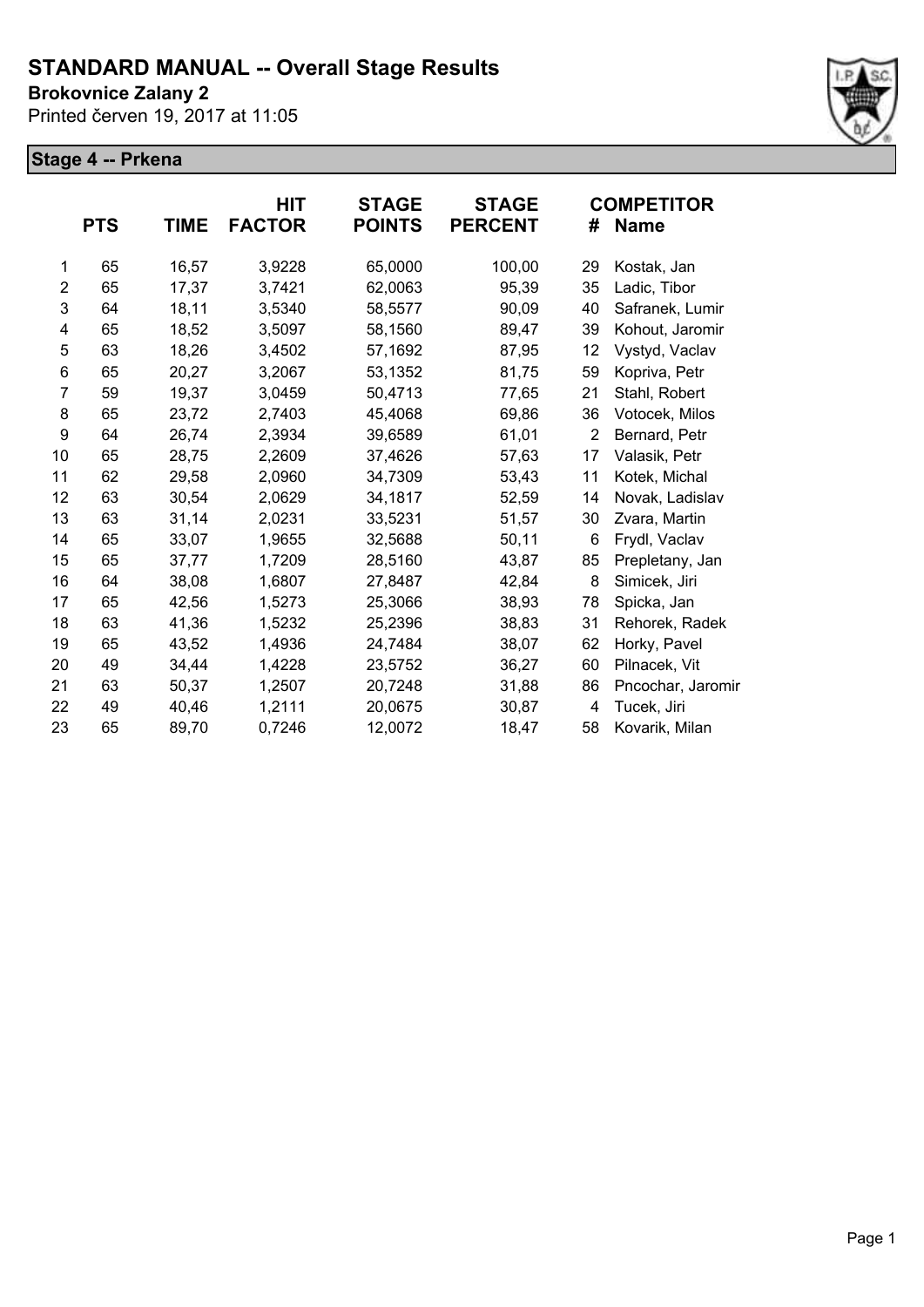**Brokovnice Zalany 2**

Printed červen 19, 2017 at 11:05



|   | <b>PTS</b> | TIME  | HIT<br><b>FACTOR</b> | <b>STAGE</b><br><b>POINTS</b> | <b>STAGE</b><br><b>PERCENT</b> |    | <b>COMPETITOR</b><br># Name |
|---|------------|-------|----------------------|-------------------------------|--------------------------------|----|-----------------------------|
|   | 64         | 14.78 | 4,3302               | 65,0000                       | 100.00                         |    | 65 Sek, Enrico              |
| 2 | 64         | 19,78 | 3,2356               | 48,5693                       | 74,72                          |    | 64 Szczepanski, Enrico      |
| 3 | 65         | 21,20 | 3,0660               | 46,0241                       | 70,81                          | 67 | Pietzsch, Felix             |
| 4 | 65         | 22,44 | 2,8966               | 43,4809                       | 66,89                          | 66 | Ullrich, Jens               |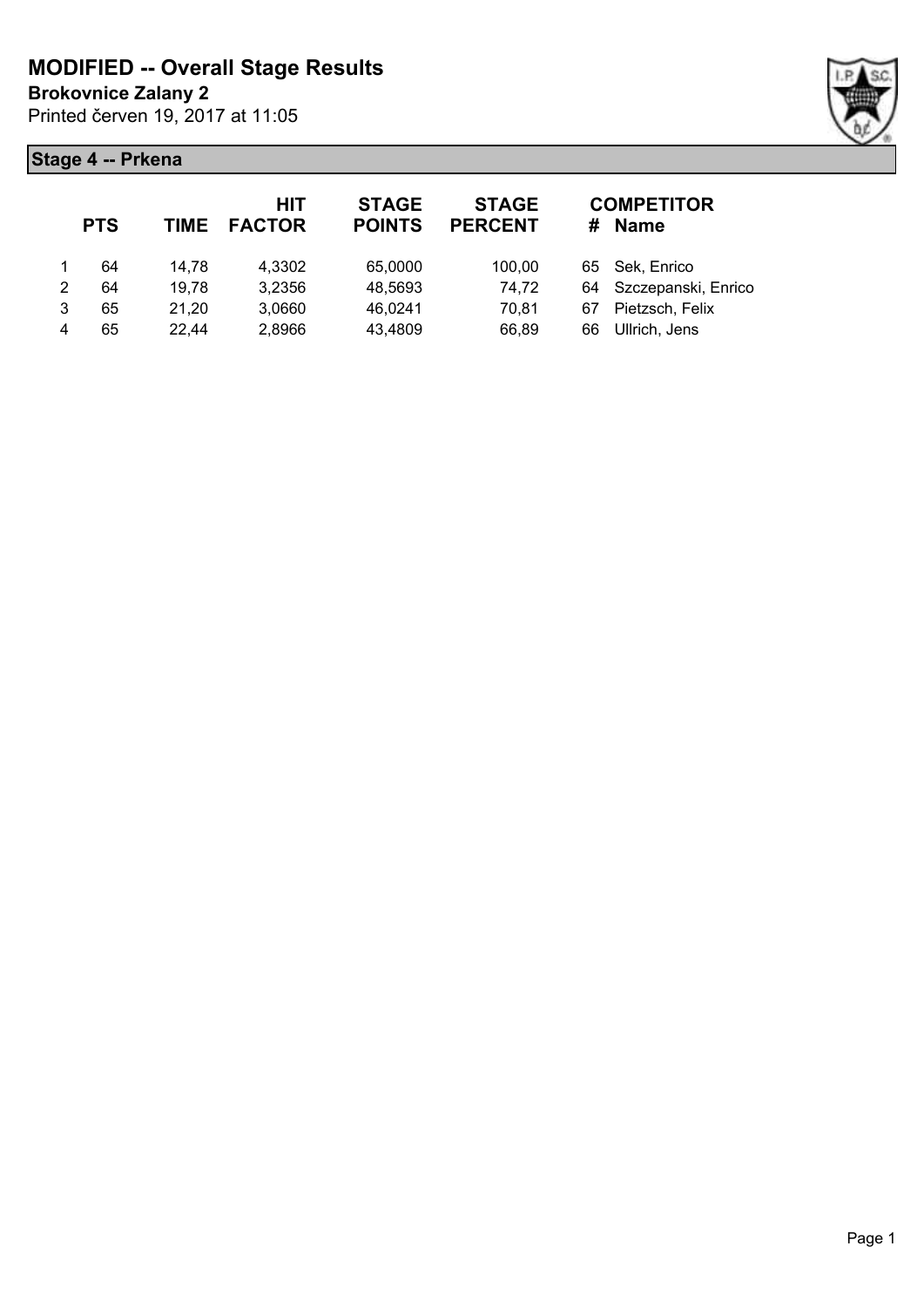**Brokovnice Zalany 2**

Printed červen 19, 2017 at 11:05



|   | <b>PTS</b> | TIME  | <b>HIT</b><br><b>FACTOR</b> | <b>STAGE</b><br><b>POINTS</b> | <b>STAGE</b><br><b>PERCENT</b> | #   | <b>COMPETITOR</b><br><b>Name</b> |
|---|------------|-------|-----------------------------|-------------------------------|--------------------------------|-----|----------------------------------|
| 1 | 50         | 11,67 | 4,2845                      | 50,0000                       | 100,00                         | 82. | Vinduska, Vaclav                 |
| 2 | 50         | 11,76 | 4,2517                      | 49,6174                       | 99,23                          | 74  | Bindik, Franta                   |
| 3 | 50         | 12,11 | 4,1288                      | 48,1833                       | 96,37                          | 54  | Hotra, Tomas                     |
| 4 | 50         | 12,70 | 3,9370                      | 45,9449                       | 91,89                          | 43  | Polivka, Vladimir                |
| 5 | 50         | 14,98 | 3,3378                      | 38,9519                       | 77,90                          | 20  | Volhejn, Ladislav                |
| 6 | 50         | 20,96 | 2,3855                      | 27,8387                       | 55,68                          | 83  | Selichar, xx                     |
| 7 | 50         | 24,11 | 2,0738                      | 24,2016                       | 48,40                          | 49  | Kotas, Oldrich                   |
| 8 | 50         | 60.53 | 0,8260                      | 9,6398                        | 19,28                          | 79  | Travnicek, xx                    |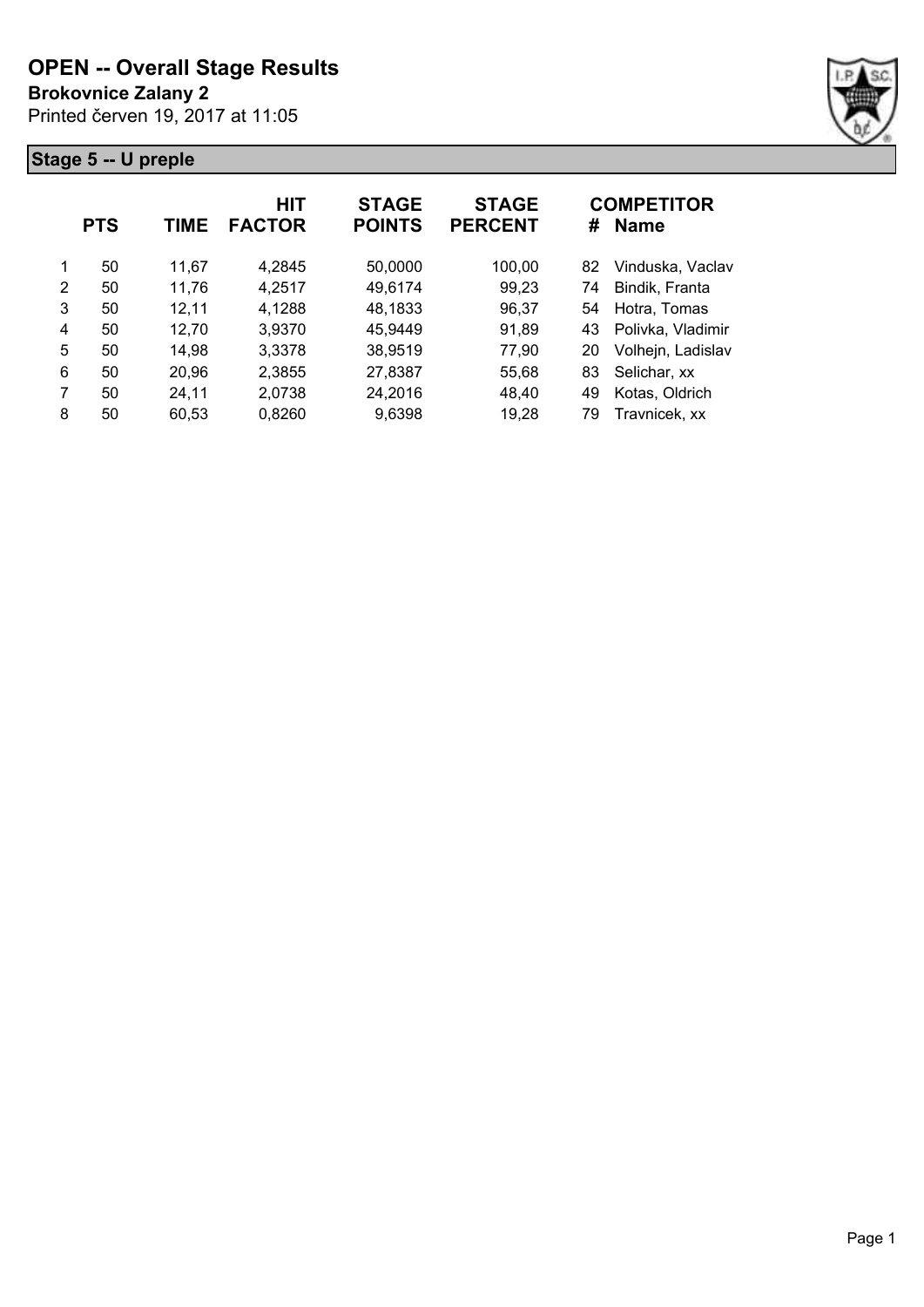#### **Brokovnice Zalany 2**

Printed červen 19, 2017 at 11:05



|                | <b>PTS</b> | <b>TIME</b> | HIT<br><b>FACTOR</b> | <b>STAGE</b><br><b>POINTS</b> | <b>STAGE</b><br><b>PERCENT</b> | #  | <b>COMPETITOR</b><br><b>Name</b> |
|----------------|------------|-------------|----------------------|-------------------------------|--------------------------------|----|----------------------------------|
| 1              | 50         | 12,01       | 4,1632               | 50,0000                       | 100,00                         | 45 | Smid, Martin                     |
| $\overline{2}$ | 50         | 14,73       | 3,3944               | 40,7671                       | 81,53                          | 50 | Paul, Petr                       |
| 3              | 50         | 14,99       | 3,3356               | 40,0600                       | 80,12                          | 24 | Bures, Vitezsalav                |
| 4              | 50         | 15,36       | 3,2552               | 39,0951                       | 78,19                          | 1  | Rehberger, Ivo                   |
| 5              | 50         | 15,41       | 3,2446               | 38,9682                       | 77,94                          | 48 | Glos, Stanislav                  |
| 6              | 50         | 19,82       | 2,5227               | 30,2977                       | 60,60                          | 26 | Hruzek, Roman                    |
| 7              | 50         | 20,67       | 2,4190               | 29,0518                       | 58,10                          | 63 | Vondrasek, Petr                  |
| 8              | 50         | 20,71       | 2,4143               | 28,9957                       | 57,99                          | 13 | Losek, Vladimir                  |
| 9              | 50         | 21,49       | 2,3267               | 27,9432                       | 55,89                          | 19 | Strnad, Ivo                      |
| 10             | 50         | 23,09       | 2,1654               | 26,0069                       | 52,01                          | 57 | Zicha, Josef                     |
| 11             | 50         | 23,43       | 2,1340               | 25,6295                       | 51,26                          | 61 | Janouch, Pavel                   |
| 12             | 50         | 31,21       | 1,6021               | 19,2406                       | 38,48                          | 44 | Ginzel, Josef                    |
| 13             | 35         | 65,63       | 0,5333               | 6,4048                        | 12,81                          | 7  | Pospisil, Lukas                  |
| 14             | 25         | 76,21       | 0,3280               | 3,9398                        | 7,88                           | 81 | Urazilova, Petra                 |
| 15             | 25         | 126,47      | 0,1977               | 2,3741                        | 4,75                           | 68 | Richter, Carsten                 |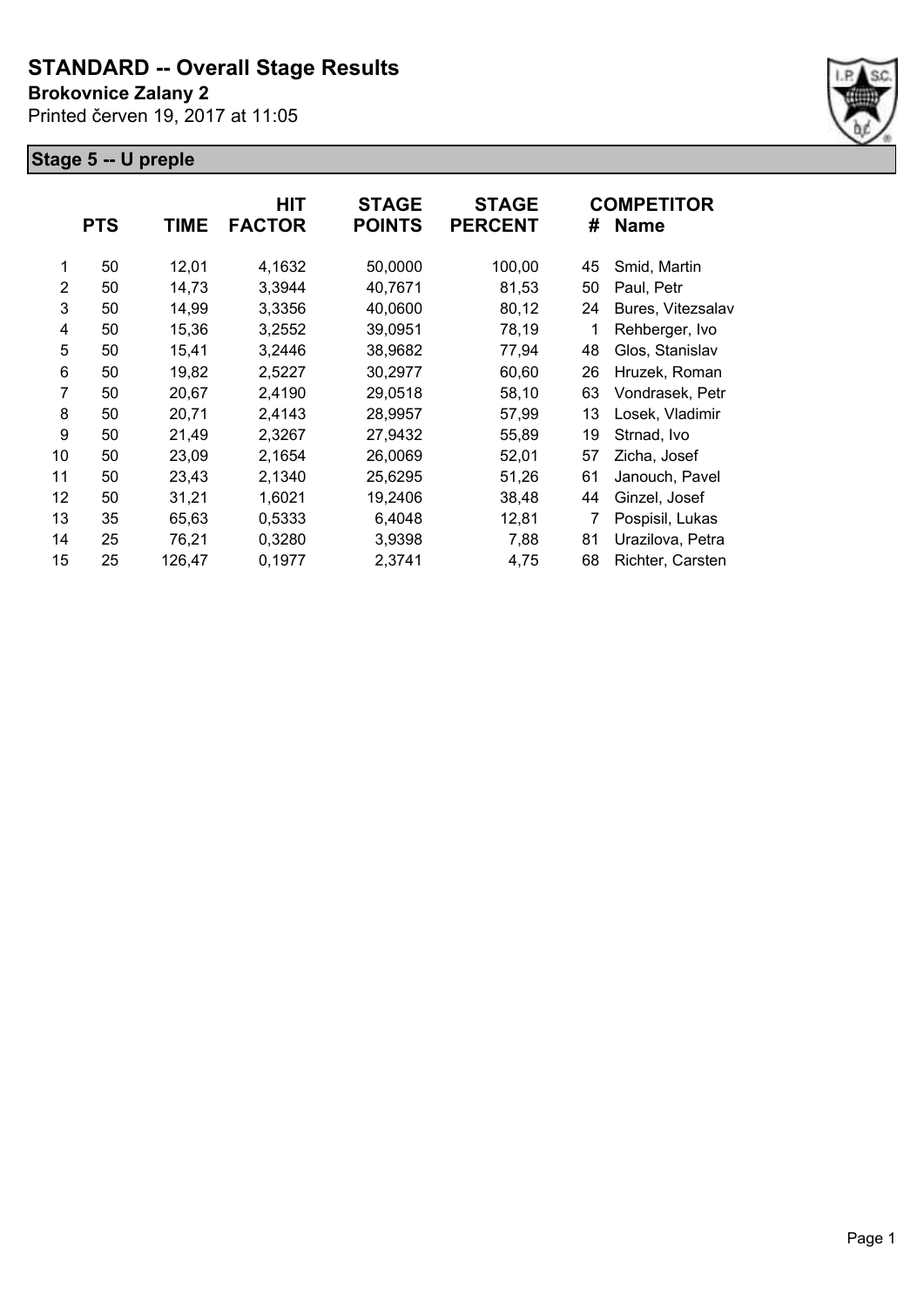**Brokovnice Zalany 2**

Printed červen 19, 2017 at 11:05



|                | <b>PTS</b> | <b>TIME</b> | HIT<br><b>FACTOR</b> | <b>STAGE</b><br><b>POINTS</b> | <b>STAGE</b><br><b>PERCENT</b> | #  | <b>COMPETITOR</b><br><b>Name</b> |
|----------------|------------|-------------|----------------------|-------------------------------|--------------------------------|----|----------------------------------|
| 1              | 50         | 14,09       | 3,5486               | 50,0000                       | 100,00                         | 60 | Pilnacek, Vit                    |
| 2              | 50         | 16,38       | 3,0525               | 43,0098                       | 86,02                          | 12 | Vystyd, Vaclav                   |
| 3              | 50         | 17,39       | 2,8752               | 40,5118                       | 81,02                          | 36 | Votocek, Milos                   |
| 4              | 50         | 17,48       | 2,8604               | 40,3032                       | 80,61                          | 35 | Ladic, Tibor                     |
| 5              | 50         | 17,62       | 2,8377               | 39,9830                       | 79,97                          | 29 | Kostak, Jan                      |
| 6              | 50         | 18,18       | 2,7503               | 38,7514                       | 77,50                          | 6  | Frydl, Vaclav                    |
| $\overline{7}$ | 50         | 19,11       | 2,6164               | 36,8655                       | 73,73                          | 39 | Kohout, Jaromir                  |
| 8              | 50         | 19,51       | 2,5628               | 36,1097                       | 72,22                          | 17 | Valasik, Petr                    |
| 9              | 50         | 20,18       | 2,4777               | 34,9108                       | 69,82                          | 59 | Kopriva, Petr                    |
| 10             | 50         | 20,56       | 2,4319               | 34,2656                       | 68,53                          | 40 | Safranek, Lumir                  |
| 11             | 50         | 22,11       | 2,2614               | 31,8634                       | 63,73                          | 11 | Kotek, Michal                    |
| 12             | 50         | 22,72       | 2,2007               | 31,0079                       | 62,02                          | 30 | Zvara, Martin                    |
| 13             | 50         | 22,80       | 2,1930               | 30,8991                       | 61,80                          | 14 | Novak, Ladislav                  |
| 14             | 50         | 23,16       | 2,1589               | 30,4188                       | 60,84                          | 8  | Simicek, Jiri                    |
| 15             | 50         | 24,87       | 2,0105               | 28,3273                       | 56,65                          | 4  | Tucek, Jiri                      |
| 16             | 50         | 28,28       | 1,7680               | 24,9116                       | 49,82                          | 21 | Stahl, Robert                    |
| 17             | 50         | 31,47       | 1,5888               | 22,3864                       | 44,77                          | 62 | Horky, Pavel                     |
| 18             | 50         | 32,30       | 1,5480               | 21,8111                       | 43,62                          | 85 | Prepletany, Jan                  |
| 19             | 50         | 40,26       | 1,2419               | 17,4988                       | 35,00                          | 58 | Kovarik, Milan                   |
| 20             | 25         | 20,47       | 1,2213               | 17,2081                       | 34,42                          | 2  | Bernard, Petr                    |
| 21             | 25         | 29,41       | 0,8501               | 11,9772                       | 23,95                          | 78 | Spicka, Jan                      |
| 22             | 25         | 30,49       | 0,8199               | 11,5530                       | 23,11                          | 31 | Rehorek, Radek                   |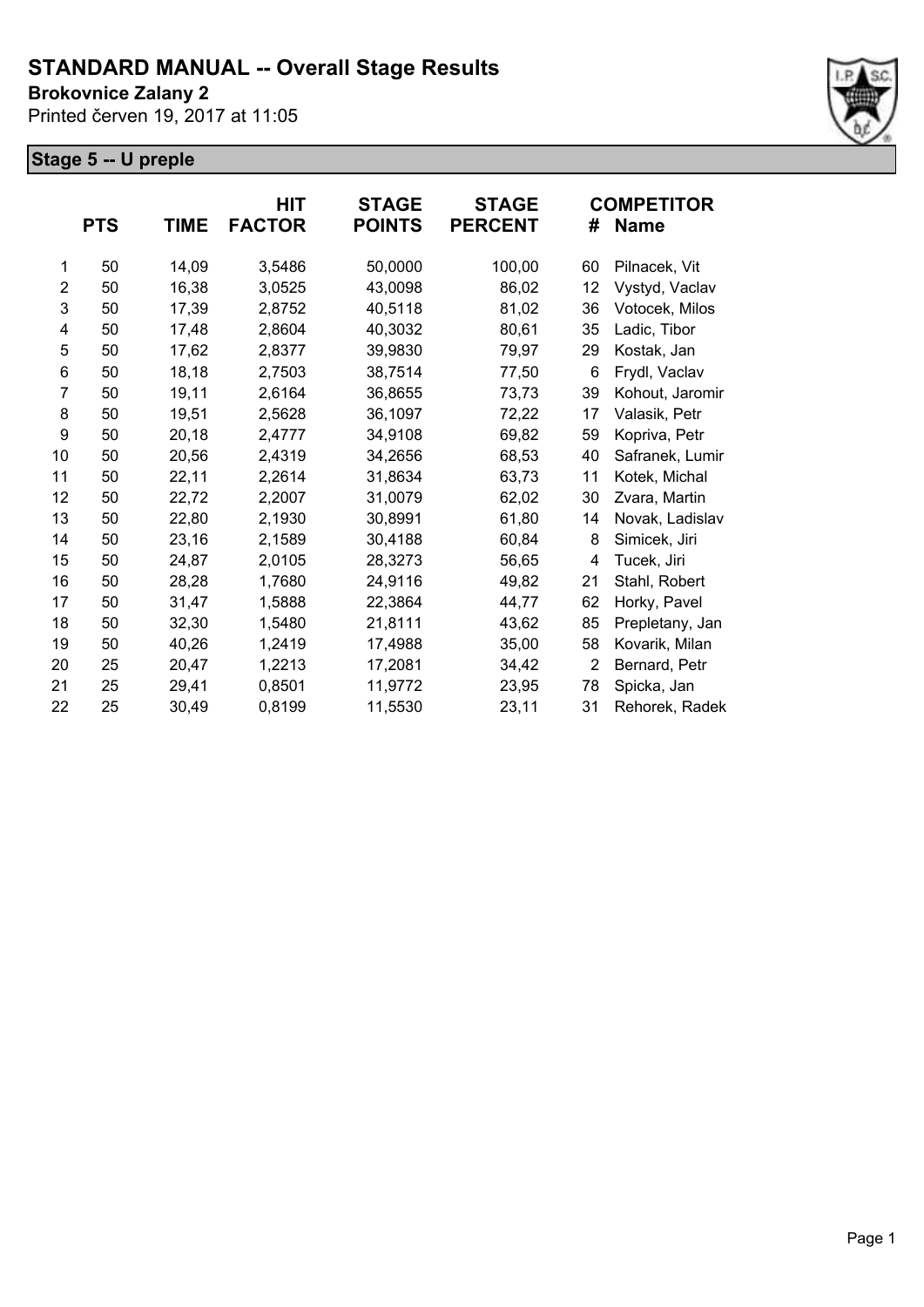**Brokovnice Zalany 2**

Printed červen 19, 2017 at 11:05



|   | <b>PTS</b> | TIME  | HIT<br><b>FACTOR</b> | <b>STAGE</b><br><b>POINTS</b> | <b>STAGE</b><br><b>PERCENT</b> |    | <b>COMPETITOR</b><br># Name |
|---|------------|-------|----------------------|-------------------------------|--------------------------------|----|-----------------------------|
|   | 50         | 12,36 | 4,0453               | 50,0000                       | 100.00                         |    | 64 Szczepanski, Enrico      |
| 2 | 50         | 13,80 | 3,6232               | 44,7826                       | 89,57                          | 67 | Pietzsch, Felix             |
| 3 | 50         | 14,66 | 3,4106               | 42,1555                       | 84,31                          | 66 | Ullrich, Jens               |
| 4 | 50         | 16,78 | 2,9797               | 36,8296                       | 73,66                          |    | 65 Sek, Enrico              |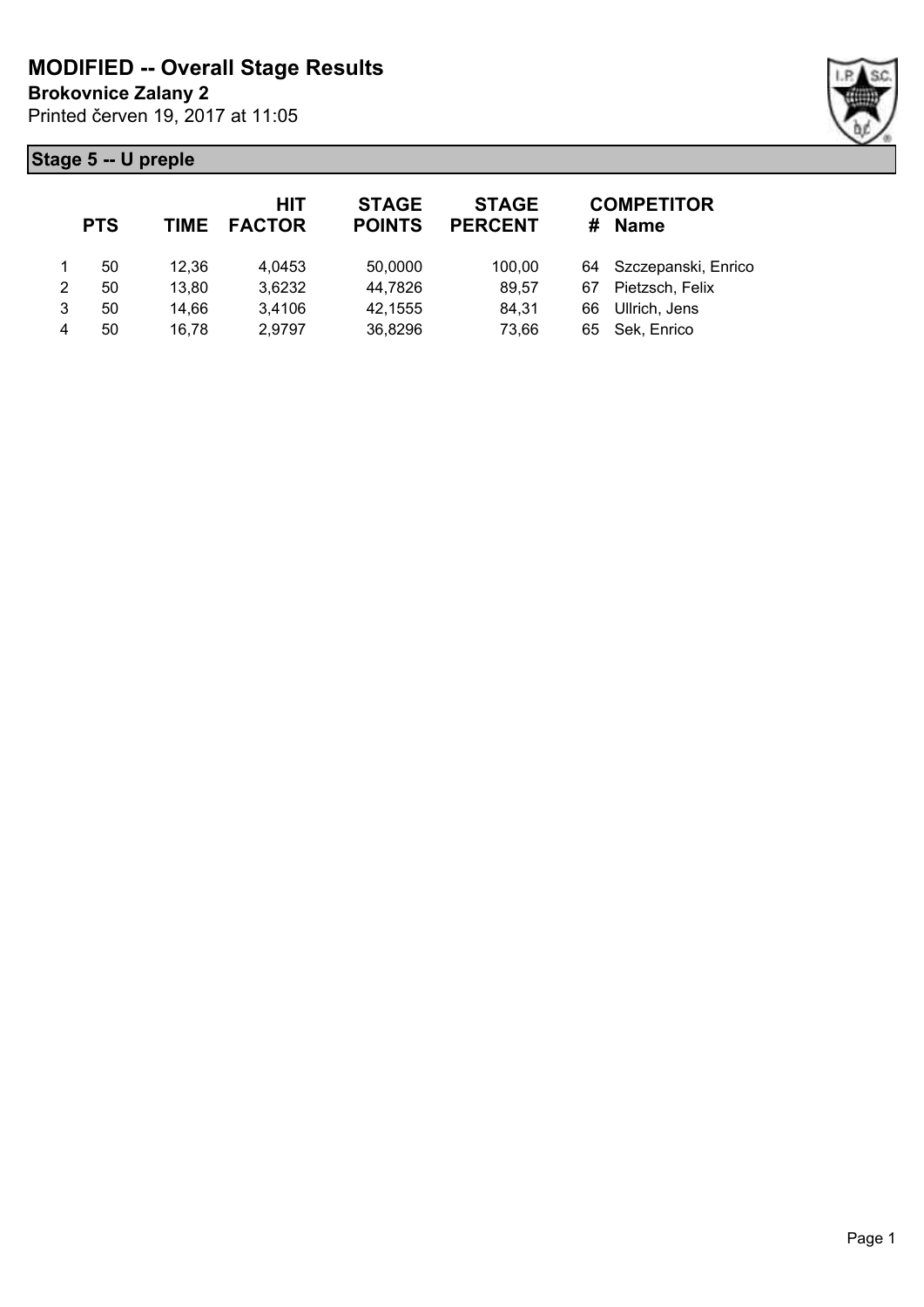**Brokovnice Zalany 2**

Printed červen 19, 2017 at 11:05



|   | <b>PTS</b> | TIME   | <b>HIT</b><br><b>FACTOR</b> | <b>STAGE</b><br><b>POINTS</b> | <b>STAGE</b><br><b>PERCENT</b> | #  | <b>COMPETITOR</b><br><b>Name</b> |
|---|------------|--------|-----------------------------|-------------------------------|--------------------------------|----|----------------------------------|
| 1 | 98         | 8,26   | 11,8644                     | 100,0000                      | 100,00                         | 54 | Hotra, Tomas                     |
| 2 | 97         | 8,52   | 11,3850                     | 95,9591                       | 95,96                          | 82 | Vinduska, Vaclav                 |
| 3 | 100        | 8,90   | 11,2360                     | 94,7031                       | 94,70                          | 74 | Bindik, Franta                   |
| 4 | 99         | 8,99   | 11,0122                     | 92,8174                       | 92,82                          | 43 | Polivka, Vladimir                |
| 5 | 84         | 8,89   | 9,4488                      | 79,6400                       | 79,64                          | 20 | Volhejn, Ladislav                |
| 6 | 82         | 16,19  | 5,0649                      | 42,6895                       | 42,69                          | 83 | Selichar, xx                     |
| 7 | 60         | 21,78  | 2,7548                      | 23,2192                       | 23,22                          | 49 | Kotas, Oldrich                   |
| 8 | 99         | 101,50 | 0,9754                      | 8,2210                        | 8,22                           | 79 | Travnicek, xx                    |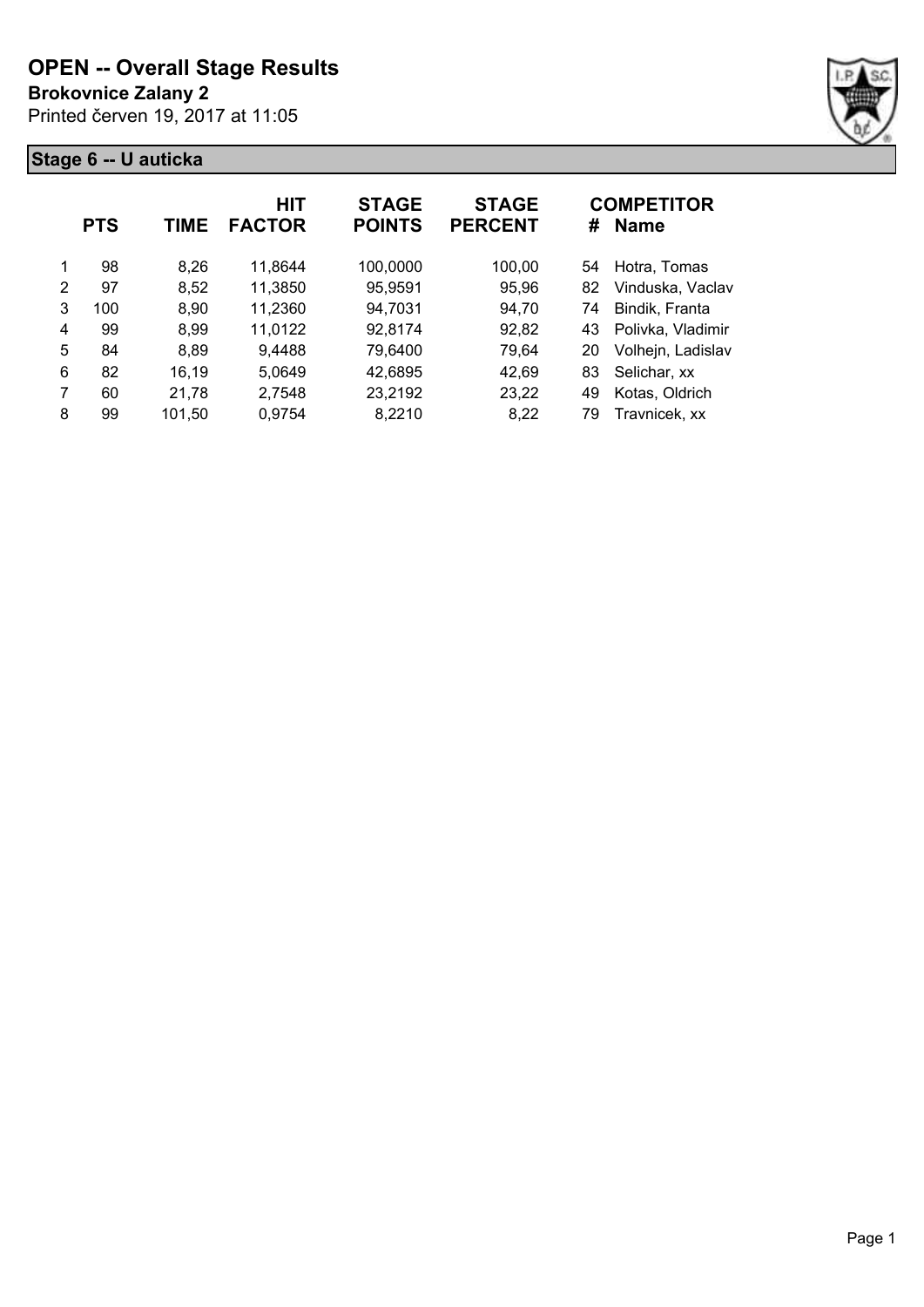#### **Brokovnice Zalany 2**

Printed červen 19, 2017 at 11:05



|    |            |       | <b>HIT</b>    | <b>STAGE</b>  | <b>STAGE</b>   |    | <b>COMPETITOR</b> |
|----|------------|-------|---------------|---------------|----------------|----|-------------------|
|    | <b>PTS</b> | TIME  | <b>FACTOR</b> | <b>POINTS</b> | <b>PERCENT</b> | #  | <b>Name</b>       |
| 1  | 100        | 9,52  | 10,5042       | 100,0000      | 100,00         | 48 | Glos, Stanislav   |
| 2  | 100        | 10,68 | 9,3633        | 89,1386       | 89,14          | 45 | Smid, Martin      |
| 3  | 94         | 10,41 | 9,0298        | 85,9635       | 85,96          | 24 | Bures, Vitezsalav |
| 4  | 97         | 11,47 | 8,4568        | 80,5092       | 80,51          |    | Rehberger, Ivo    |
| 5  | 100        | 13,25 | 7,5472        | 71,8491       | 71,85          | 50 | Paul, Petr        |
| 6  | 98         | 14,30 | 6,8531        | 65,2420       | 65,24          | 19 | Strnad, Ivo       |
| 7  | 98         | 14,69 | 6,6712        | 63,5099       | 63,51          | 26 | Hruzek, Roman     |
| 8  | 99         | 15,26 | 6,4875        | 61,7615       | 61,76          | 57 | Zicha, Josef      |
| 9  | 98         | 15,69 | 6,2460        | 59,4621       | 59,46          | 61 | Janouch, Pavel    |
| 10 | 100        | 16,70 | 5,9880        | 57,0060       | 57,01          | 13 | Losek, Vladimir   |
| 11 | 100        | 19,18 | 5,2138        | 49,6350       | 49,64          | 63 | Vondrasek, Petr   |
| 12 | 96         | 36,33 | 2,6424        | 25,1561       | 25,16          | 68 | Richter, Carsten  |
| 13 | 96         | 36,91 | 2,6009        | 24,7608       | 24,76          | 7  | Pospisil, Lukas   |
| 14 | 59         | 27,61 | 2,1369        | 20,3434       | 20,34          | 44 | Ginzel, Josef     |
| 15 | 60         | 33,15 | 1,8100        | 17,2308       | 17,23          | 81 | Urazilova, Petra  |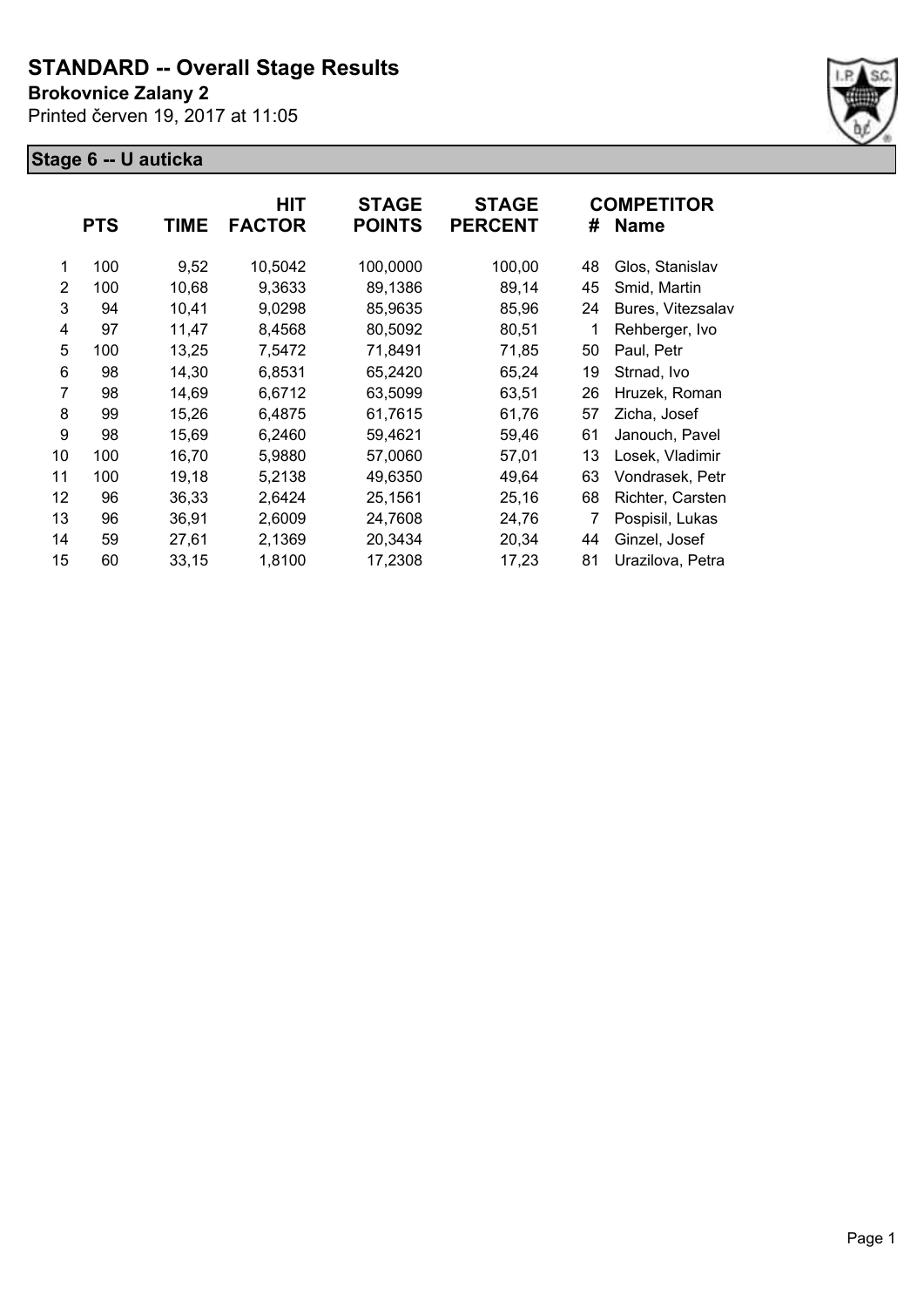**Brokovnice Zalany 2**

Printed červen 19, 2017 at 11:05



|    | <b>PTS</b> | TIME  | HIT<br><b>FACTOR</b> | <b>STAGE</b><br><b>POINTS</b> | <b>STAGE</b><br><b>PERCENT</b> | #              | <b>COMPETITOR</b><br><b>Name</b> |
|----|------------|-------|----------------------|-------------------------------|--------------------------------|----------------|----------------------------------|
| 1  | 97         | 10,33 | 9,3901               | 100,0000                      | 100,00                         | 60             | Pilnacek, Vit                    |
| 2  | 98         | 12,73 | 7,6984               | 81,9835                       | 81,98                          | 29             | Kostak, Jan                      |
| 3  | 98         | 12,77 | 7,6742               | 81,7267                       | 81,73                          | 35             | Ladic, Tibor                     |
| 4  | 100        | 13,33 | 7,5019               | 79,8911                       | 79,89                          | 39             | Kohout, Jaromir                  |
| 5  | 99         | 14,03 | 7,0563               | 75,1460                       | 75,15                          | 36             | Votocek, Milos                   |
| 6  | 96         | 14,32 | 6,7039               | 71,3932                       | 71,39                          | 12             | Vystyd, Vaclav                   |
| 7  | 95         | 14,31 | 6,6387               | 70,6989                       | 70,70                          | 6              | Frydl, Vaclav                    |
| 8  | 100        | 15,14 | 6,6050               | 70,3401                       | 70,34                          | 14             | Novak, Ladislav                  |
| 9  | 97         | 15,25 | 6,3607               | 67,7377                       | 67,74                          | 40             | Safranek, Lumir                  |
| 10 | 95         | 15,44 | 6,1528               | 65,5247                       | 65,52                          | 59             | Kopriva, Petr                    |
| 11 | 82         | 13,53 | 6,0606               | 64,5423                       | 64,54                          | 21             | Stahl, Robert                    |
| 12 | 99         | 21,08 | 4,6964               | 50,0142                       | 50,01                          | 30             | Zvara, Martin                    |
| 13 | 100        | 27,70 | 3,6101               | 38,4458                       | 38,45                          | 17             | Valasik, Petr                    |
| 14 | 100        | 27,80 | 3,5971               | 38,3075                       | 38,31                          | 62             | Horky, Pavel                     |
| 15 | 100        | 28,69 | 3,4855               | 37,1191                       | 37,12                          | 58             | Kovarik, Milan                   |
| 16 | 99         | 31,74 | 3,1191               | 33,2167                       | 33,22                          | 85             | Prepletany, Jan                  |
| 17 | 60         | 20,43 | 2,9369               | 31,2760                       | 31,28                          | 8              | Simicek, Jiri                    |
| 18 | 58         | 20,04 | 2,8942               | 30,8219                       | 30,82                          | 11             | Kotek, Michal                    |
| 19 | 55         | 19,89 | 2,7652               | 29,4480                       | 29,45                          | $\overline{2}$ | Bernard, Petr                    |
| 20 | 59         | 23,24 | 2,5387               | 27,0361                       | 27,04                          | 78             | Spicka, Jan                      |
| 21 | 100        | 48,74 | 2,0517               | 21,8496                       | 21,85                          | 31             | Rehorek, Radek                   |
| 22 | 17         | 50,21 | 0,3386               | 3,6057                        | 3,61                           | 4              | Tucek, Jiri                      |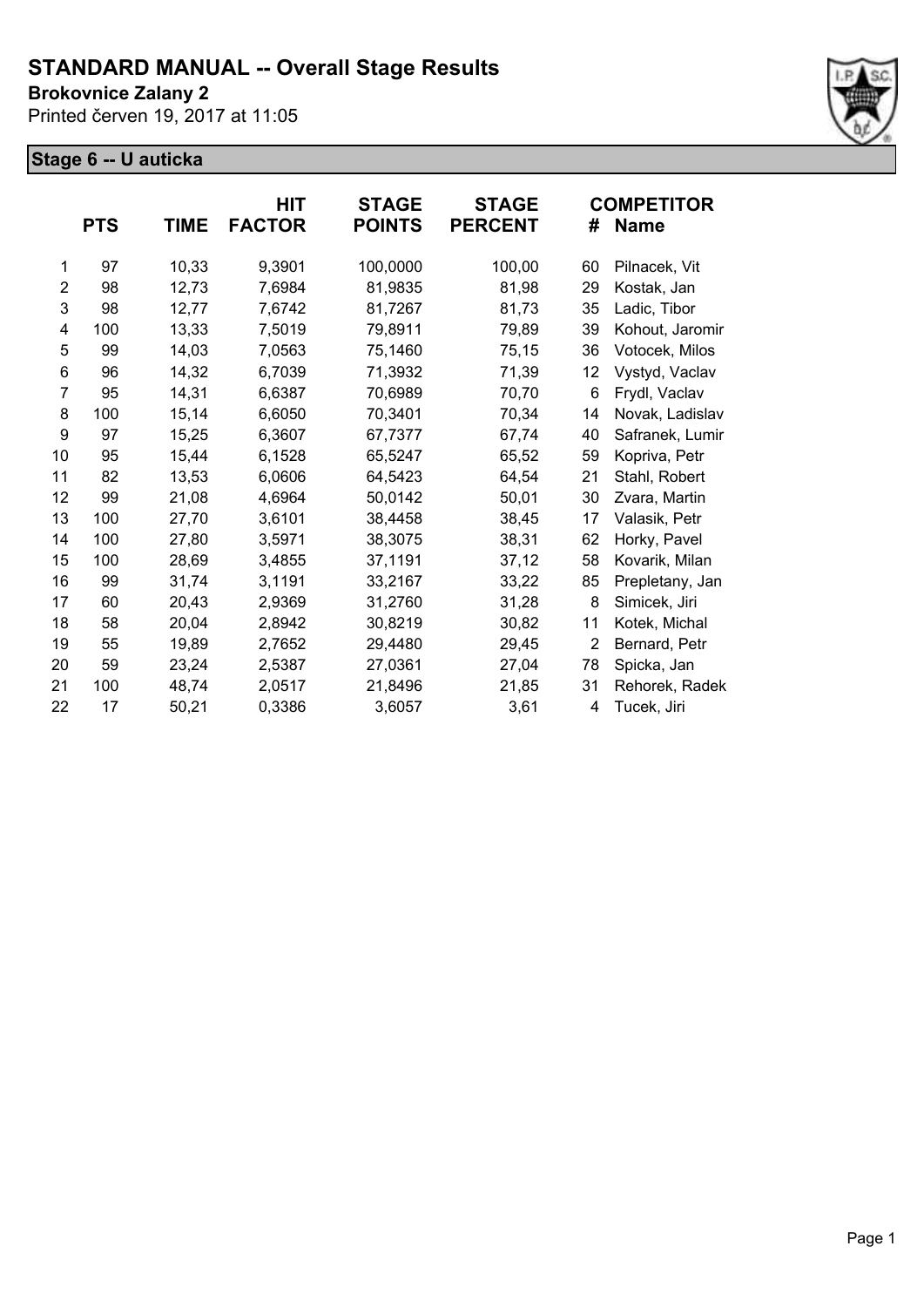**Brokovnice Zalany 2**

Printed červen 19, 2017 at 11:05



|   | <b>PTS</b> | TIME  | HIT<br><b>FACTOR</b> | <b>STAGE</b><br><b>POINTS</b> | <b>STAGE</b><br><b>PERCENT</b> |    | <b>COMPETITOR</b><br># Name |
|---|------------|-------|----------------------|-------------------------------|--------------------------------|----|-----------------------------|
|   | 100        | 10.55 | 9,4787               | 100,0000                      | 100.00                         | 66 | Ullrich, Jens               |
| 2 | 99         | 10,85 | 9,1244               | 96,2627                       | 96,26                          | 67 | Pietzsch, Felix             |
| 3 | 83         | 9,37  | 8,8581               | 93,4525                       | 93,45                          |    | 65 Sek, Enrico              |
| 4 | 95         | 14,10 | 6,7376               | 71,0816                       | 71,08                          |    | 64 Szczepanski, Enrico      |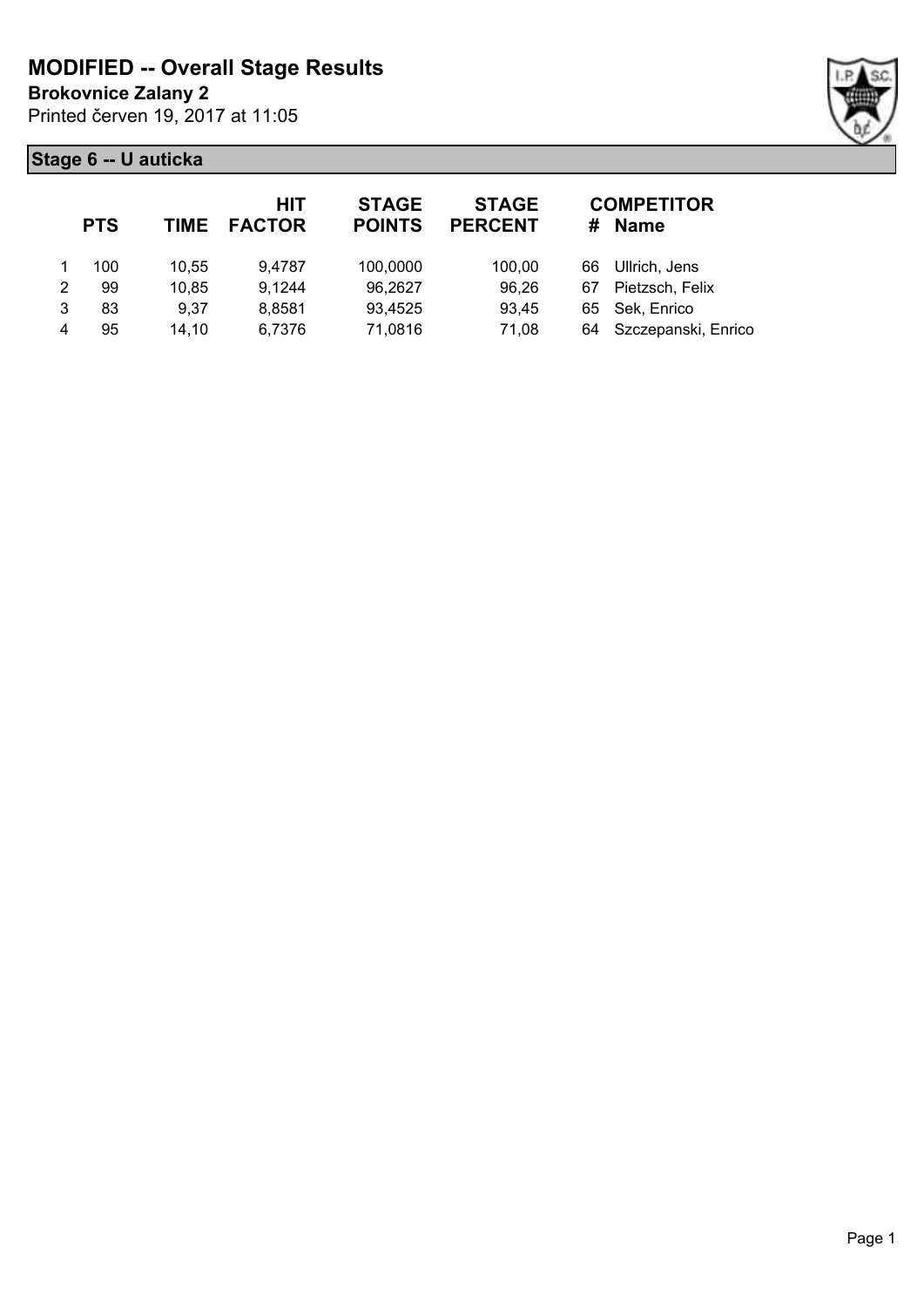**Brokovnice Zalany 2**

Printed červen 19, 2017 at 11:05



|   | <b>PTS</b> | TIME   | <b>HIT</b><br><b>FACTOR</b> | <b>STAGE</b><br><b>POINTS</b> | <b>STAGE</b><br><b>PERCENT</b> | #  | <b>COMPETITOR</b><br><b>Name</b> |
|---|------------|--------|-----------------------------|-------------------------------|--------------------------------|----|----------------------------------|
| 1 | 39         | 11,47  | 3,4002                      | 40,0000                       | 100,00                         | 20 | Volhejn, Ladislav                |
| 2 | 37         | 11,20  | 3,3036                      | 38,8636                       | 97,16                          | 54 | Hotra, Tomas                     |
| 3 | 28         | 13,95  | 2,0072                      | 23,6125                       | 59,03                          | 82 | Vinduska, Vaclav                 |
| 4 | 38         | 19,75  | 1,9241                      | 22,6347                       | 56,59                          | 43 | Polivka, Vladimir                |
| 5 | 7          | 17,30  | 0,4046                      | 4,7600                        | 11,90                          | 74 | Bindik, Franta                   |
| 6 | 0          | 193,00 | 0,0000                      | 0,0000                        | 0,00                           | 79 | Travnicek, xx                    |
| 7 | 0          | 17,41  | 0,0000                      | 0,0000                        | 0,00                           | 83 | Selichar, xx                     |
| 8 | 0          | 104,10 | 0,0000                      | 0,0000                        | 0,00                           | 49 | Kotas, Oldrich                   |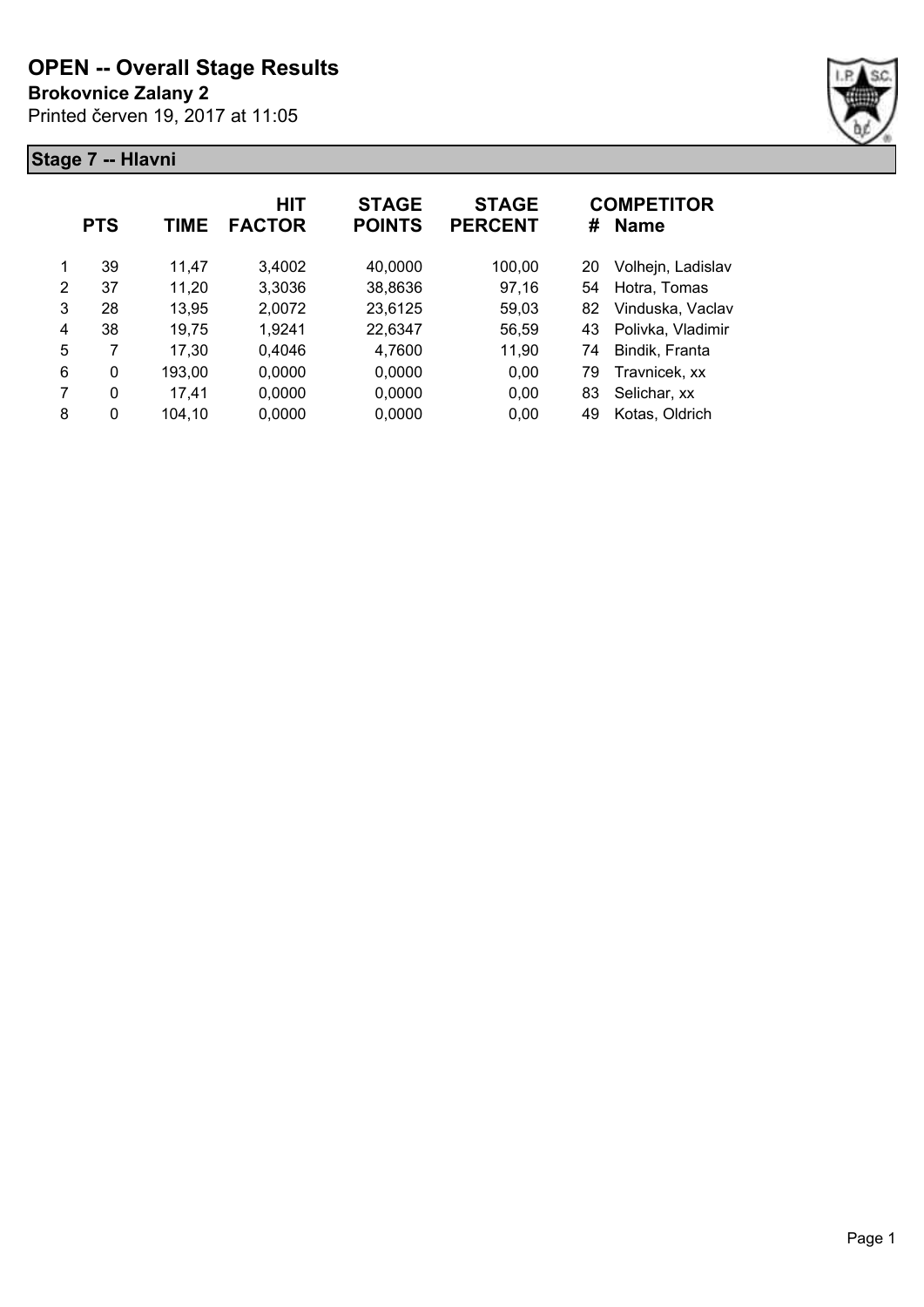**Brokovnice Zalany 2**

Printed červen 19, 2017 at 11:05



|    | <b>PTS</b> | <b>TIME</b> | <b>HIT</b><br><b>FACTOR</b> | <b>STAGE</b><br><b>POINTS</b> | <b>STAGE</b><br><b>PERCENT</b> | #  | <b>COMPETITOR</b><br><b>Name</b> |
|----|------------|-------------|-----------------------------|-------------------------------|--------------------------------|----|----------------------------------|
| 1  | 39         | 13,83       | 2,8200                      | 40,0000                       | 100,00                         | 48 | Glos, Stanislav                  |
| 2  | 36         | 20,99       | 1,7151                      | 24,3281                       | 60,82                          | 26 | Hruzek, Roman                    |
| 3  | 25         | 20,13       | 1,2419                      | 17,6163                       | 44,04                          | 61 | Janouch, Pavel                   |
| 4  | 39         | 36,43       | 1,0705                      | 15,1853                       | 37,96                          | 45 | Smid, Martin                     |
| 5  | 37         | 36,48       | 1,0143                      | 14,3868                       | 35,97                          | 44 | Ginzel, Josef                    |
| 6  | 23         | 25,37       | 0,9066                      | 12,8595                       | 32,15                          | 57 | Zicha, Josef                     |
| 7  | 21         | 26,43       | 0,7946                      | 11,2704                       | 28,18                          | 50 | Paul, Petr                       |
| 8  | 35         | 48,83       | 0,7168                      | 10,1671                       | 25,42                          | 24 | Bures, Vitezsalav                |
| 9  | 28         | 40,35       | 0,6939                      | 9,8431                        | 24,61                          | 13 | Losek, Vladimir                  |
| 10 | 36         | 53,97       | 0,6670                      | 9,4617                        | 23,65                          |    | Rehberger, Ivo                   |
| 11 | 39         | 63,33       | 0,6158                      | 8,7352                        | 21,84                          | 19 | Strnad, Ivo                      |
| 12 | 36         | 116,00      | 0,3103                      | 4,4021                        | 11,01                          | 63 | Vondrasek, Petr                  |
| 13 | 0          | 126,70      | 0,0000                      | 0,0000                        | 0,00                           | 81 | Urazilova, Petra                 |
| 14 | 0          | 96,83       | 0,0000                      | 0,0000                        | 0,00                           | 7  | Pospisil, Lukas                  |
| 15 | 0          | 224,60      | 0,0000                      | 0,0000                        | 0,00                           | 68 | Richter, Carsten                 |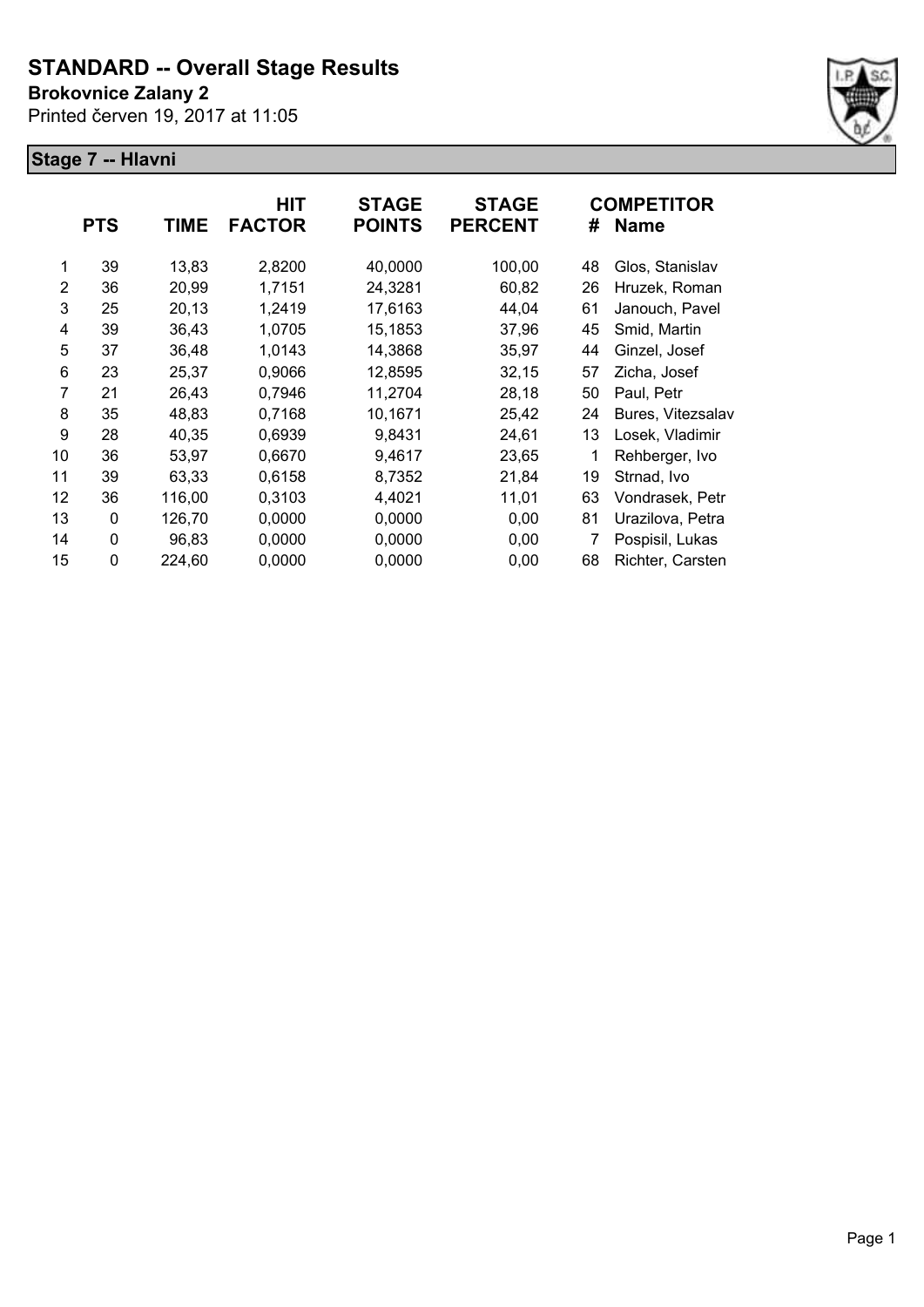**Brokovnice Zalany 2**

Printed červen 19, 2017 at 11:05



|                | <b>PTS</b> | <b>TIME</b> | HIT<br><b>FACTOR</b> | <b>STAGE</b><br><b>POINTS</b> | <b>STAGE</b><br><b>PERCENT</b> | #              | <b>COMPETITOR</b><br><b>Name</b> |
|----------------|------------|-------------|----------------------|-------------------------------|--------------------------------|----------------|----------------------------------|
| 1              | 38         | 24,71       | 1,5378               | 40,0000                       | 100,00                         | 40             | Safranek, Lumir                  |
| $\overline{2}$ | 35         | 23,54       | 1,4868               | 38,6733                       | 96,68                          | 35             | Ladic, Tibor                     |
| 3              | 38         | 28,81       | 1,3190               | 34,3075                       | 85,77                          | $\overline{2}$ | Bernard, Petr                    |
| 4              | 40         | 31,12       | 1,2853               | 33,4325                       | 83,58                          | 21             | Stahl, Robert                    |
| 5              | 37         | 30,60       | 1,2092               | 31,4506                       | 78,63                          | 78             | Spicka, Jan                      |
| 6              | 37         | 32,09       | 1,1530               | 29,9903                       | 74,98                          | 29             | Kostak, Jan                      |
| 7              | 23         | 22,16       | 1,0379               | 26,9965                       | 67,49                          | 60             | Pilnacek, Vit                    |
| 8              | 38         | 41,02       | 0,9264               | 24,0956                       | 60,24                          | 6              | Frydl, Vaclav                    |
| 9              | 39         | 47,62       | 0,8190               | 21,3022                       | 53,26                          | 17             | Valasik, Petr                    |
| 10             | 35         | 44,53       | 0,7860               | 20,4439                       | 51,11                          | 14             | Novak, Ladislav                  |
| 11             | 36         | 47,02       | 0,7656               | 19,9145                       | 49,79                          | 36             | Votocek, Milos                   |
| 12             | 39         | 51,10       | 0,7632               | 19,8515                       | 49,63                          | 62             | Horky, Pavel                     |
| 13             | 30         | 43,39       | 0,6914               | 17,9838                       | 44,96                          | 11             | Kotek, Michal                    |
| 14             | 22         | 33,47       | 0,6573               | 17,0969                       | 42,74                          | 8              | Simicek, Jiri                    |
| 15             | 38         | 63,84       | 0,5952               | 15,4825                       | 38,71                          | 30             | Zvara, Martin                    |
| 16             | 23         | 41,99       | 0,5477               | 14,2473                       | 35,62                          | 39             | Kohout, Jaromir                  |
| 17             | 39         | 76,42       | 0,5103               | 13,2741                       | 33,19                          | 59             | Kopriva, Petr                    |
| 18             | 18         | 132,90      | 0,1354               | 3,5229                        | 8,81                           | 4              | Tucek, Jiri                      |
| 19             | 10         | 107,90      | 0,0927               | 2,4106                        | 6,03                           | 31             | Rehorek, Radek                   |
| 20             | 0          | 25,76       | 0,0000               | 0,0000                        | 0,00                           | 12             | Vystyd, Vaclav                   |
| 21             | 0          | 92,01       | 0,0000               | 0,0000                        | 0,00                           | 85             | Prepletany, Jan                  |
| 22             | 0          | 79,73       | 0,0000               | 0,0000                        | 0,00                           | 58             | Kovarik, Milan                   |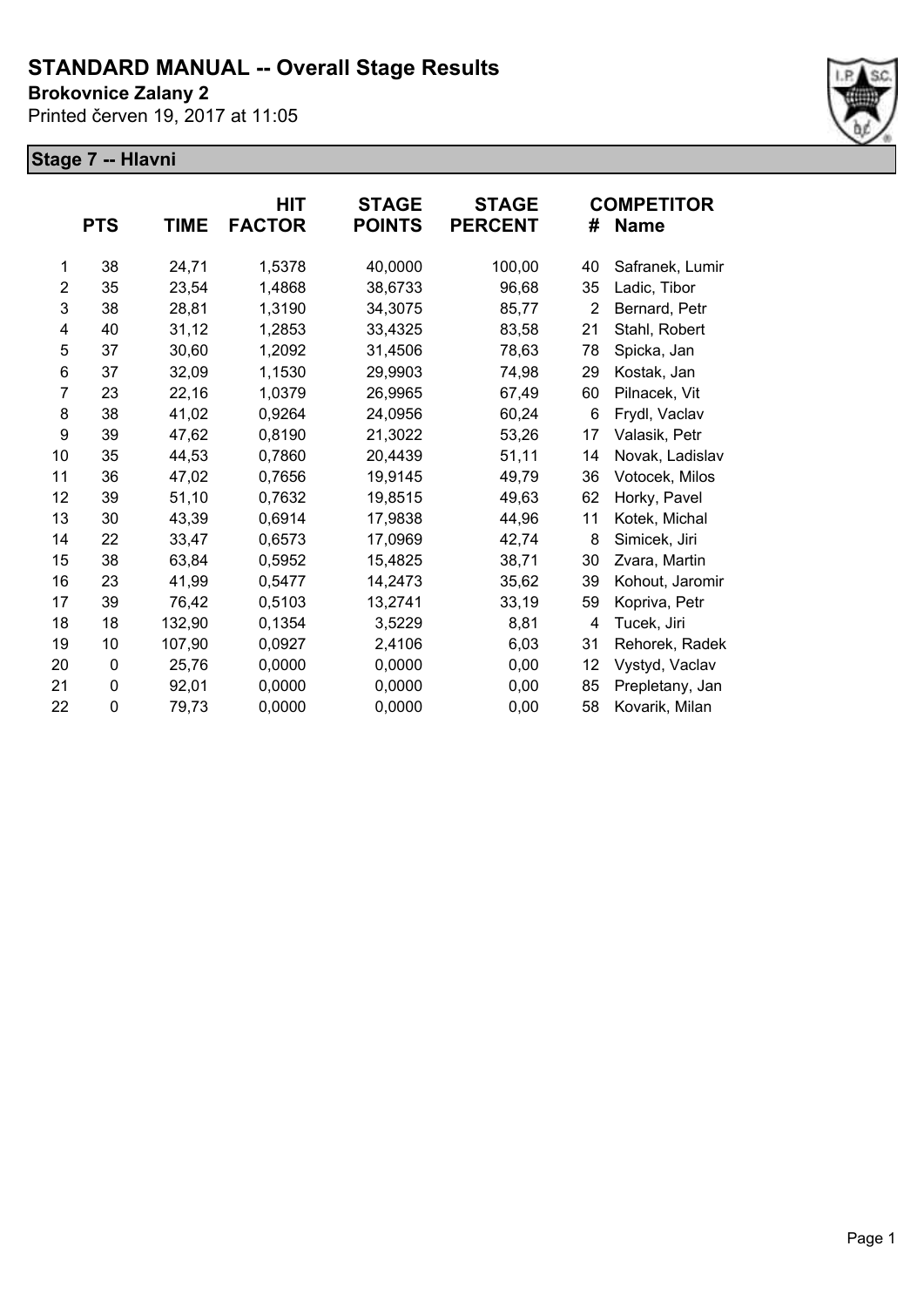**Brokovnice Zalany 2**

Printed červen 19, 2017 at 11:05



|   | <b>PTS</b> |       | HIT<br>TIME FACTOR | <b>STAGE</b><br><b>POINTS</b> | <b>STAGE</b><br><b>PERCENT</b> |    | <b>COMPETITOR</b><br># Name |
|---|------------|-------|--------------------|-------------------------------|--------------------------------|----|-----------------------------|
|   | 40         | 22.48 | 1,7794             | 40,0000                       | 100,00                         | 66 | Ullrich, Jens               |
| 2 | 38         | 22,56 | 1,6844             | 37,8652                       | 94,66                          |    | 65 Sek, Enrico              |
| 3 | 37         | 34,77 | 1,0641             | 23,9218                       | 59,80                          | 67 | Pietzsch, Felix             |
| 4 | 4          | 14,54 | 0,2751             | 6,1843                        | 15,46                          |    | 64 Szczepanski, Enrico      |